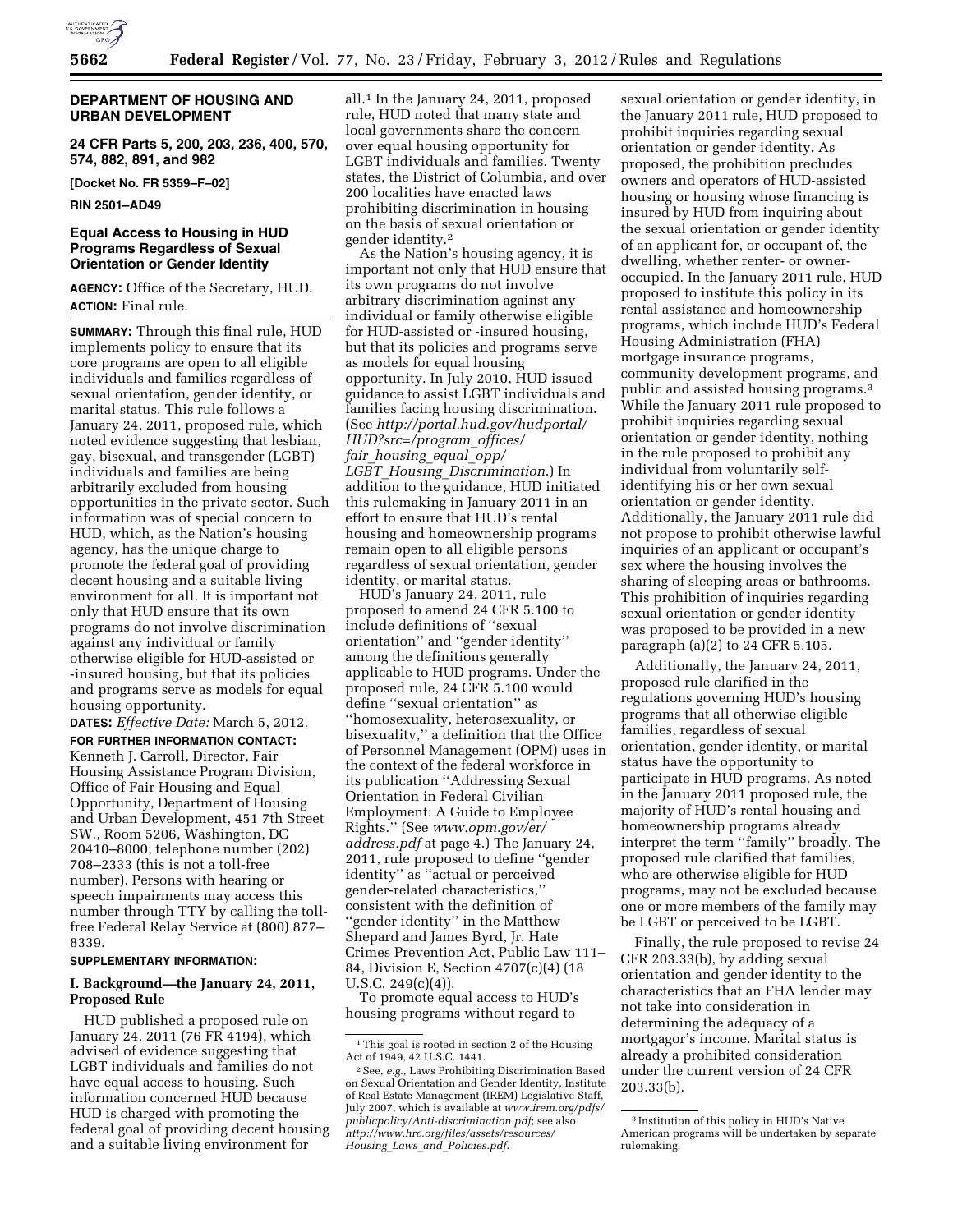# **II. Changes Made at the Final Rule Stage**

In response to public comment and upon further consideration by HUD of the issues presented in this rulemaking, HUD makes the following changes at this final rule stage:

• New § 5.105(a)(2) is revised to make explicit that eligibility determinations for HUD-assisted or -insured housing must be made without regard to actual or perceived sexual orientation, gender identity, or marital status. Also, new § 5.105(a)(2) is revised by dividing this paragraph into two sections. Section 5.105(a)(2)(i) will affirmatively state that housing assisted or insured by HUD must be made available without regard to actual or perceived sexual orientation, gender identity, or marital status. New § 5.105(a)(2)(ii) includes the prohibition of inquiries regarding sexual orientation or gender identity for the purpose of determining eligibility or otherwise making housing available and further allows inquiries related to an applicant or occupant's sex for the limited purpose of determining placement in temporary, emergency shelters with shared bedrooms or bathrooms, or for determining the number of bedrooms to which a household may be entitled.

• The term "family" in § 5.403 is slightly reorganized in the opening clause to read as follows: ''Family includes but is not limited to the following, regardless of actual or perceived sexual orientation, gender identity, or marital status \* \* \*.'' This reorganization makes explicit that perceived, as well as actual, sexual orientation, gender identity, and marital status cannot be factors for determining eligibility for HUD-assisted housing or FHA-insured housing.

• The term ''family'' in 24 CFR 574.3 of the program regulations for the Housing Opportunities for Persons With AIDS (HOPWA) program is slightly revised to reinsert a clause in the definition of ''family'' in the codified HOPWA regulations that was inadvertently omitted at the proposed rule stage. As stated below in the discussion of public comments, the insertion of this clause serves to combine the original meaning of ''family'' as provided in the HOPWA regulations with the meaning given the term "family" in 24 CFR 5.403, as revised by this rule.

• The regulations for HUD's Section 202 Supportive Housing for the Elderly and Section 811 Supportive Housing for Persons with Disabilities programs are revised to provide a cross-reference to

''family'' in 24 CFR 5.403, as revised by this rule.

There is one issue of significant comment for which HUD is not making a change at the final rule stage. This pertains to development and implementation of a national system that reports the sexual orientation and gender identity of beneficiaries of HUD housing programs, to allow HUD to better understand the extent to which HUD programs are serving LGBT persons. HUD is not making the requested change to the rule because HUD needs more time to consider the feasibility of such a system and the issues it raises; foremost among them being maintaining the privacy rights of the individual who would be the subject of such reporting. However, in response to comments highlighting the beneficial uses of data on LGBT individuals seeking assistance under HUD programs, and in deference to other government agencies that do collect such data, HUD is clarifying that the prohibition on inquiries is not intended to prohibit mechanisms that allow for voluntary and anonymous reporting of sexual orientation or gender identity solely for compliance with data collection requirements of state or local governments or other federal assistance programs.

With respect to permissible inquiries as to sex where the accommodations provided to an individual involve shared sleeping or bathing areas, HUD clarifies that the lawful inquiries as to sex would be permitted primarily for emergency shelters and like facilities. This temporary housing, unlike other HUD subsidized housing and unlike housing insured by the FHA, involves no application process to obtain housing, but rather involves immediate provision of temporary, short-term shelter for homeless individuals.

#### **III. Public Comments Submitted on Proposed Rule and HUD's Responses**

#### *A. Overview of Public Comments*

The public comment period for the proposed rule closed on March 25, 2011. At the close of the public comment period, approximately 376 public comments were received from a variety of commenters, including individuals, advocacy groups, legal aid offices, tenant and fair housing organizations, realtors and their representatives, law school clinics, public housing authorities, local government officials, and members of Congress. The overwhelming majority of comments were supportive of the rule. Some commenters, while supporting the rule, suggested modifications, and a

minority of the commenters opposed the rule.

Commenters supporting the rule stated that it was long overdue and noted that HUD, as the Nation's housing agency, should lead the efforts to prevent discrimination against LGBT persons in housing. The commenters supportive of the rule all pointed to the importance of equal housing opportunity for LGBT persons.

Commenters opposing the rule stated that of the many important topics that should be addressed in the housing area, this is not one of them. One commenter viewed the rule as excessive government regulation. Other commenters opined that the rule will cause owners of multifamily housing to decline to participate in the Housing Choice Voucher program. A minority of commenters opposing the rule expressed concern that HUD's proposal will create an unsuitable housing environment.

In proceeding with this final rule, HUD expresses its disagreement with the commenters opposing the rule. HUD believes that the concerns they have voiced will not be realized in practice.

# *B. Significant Public Comments and HUD's Responses*

This section presents significant issues raised by commenters and HUD's responses to these comments.

#### Terminology Changes

Several commenters recommended some changes to the terms proposed to be included in 24 CFR part 5, including for ''family,'' ''gender identity,'' and ''sexual orientation.'' Commenters also proposed adding definitions of ''child,'' 'marital status," and "sex."

*Family.* For the convenience of the reader and the discussion to follow, the term ''family'' proposed to be included in 24 CFR 5.403 is restated below:

*Family* includes, but is not limited to, regardless of marital status, actual or perceived sexual orientation, or gender identity, the following:

(1) A single person, who may be an elderly person, displaced person, disabled person, near-elderly person, or any other single person; or

(2) A group of persons residing together, and such group includes, but is not limited to:

(a) A family with or without children (a child who is temporarily away from the home because of placement in foster care is considered a member of the family);

- (b) An elderly family;
- (c) A near-elderly family;
- (d) A disabled family;
- (e) A displaced family; and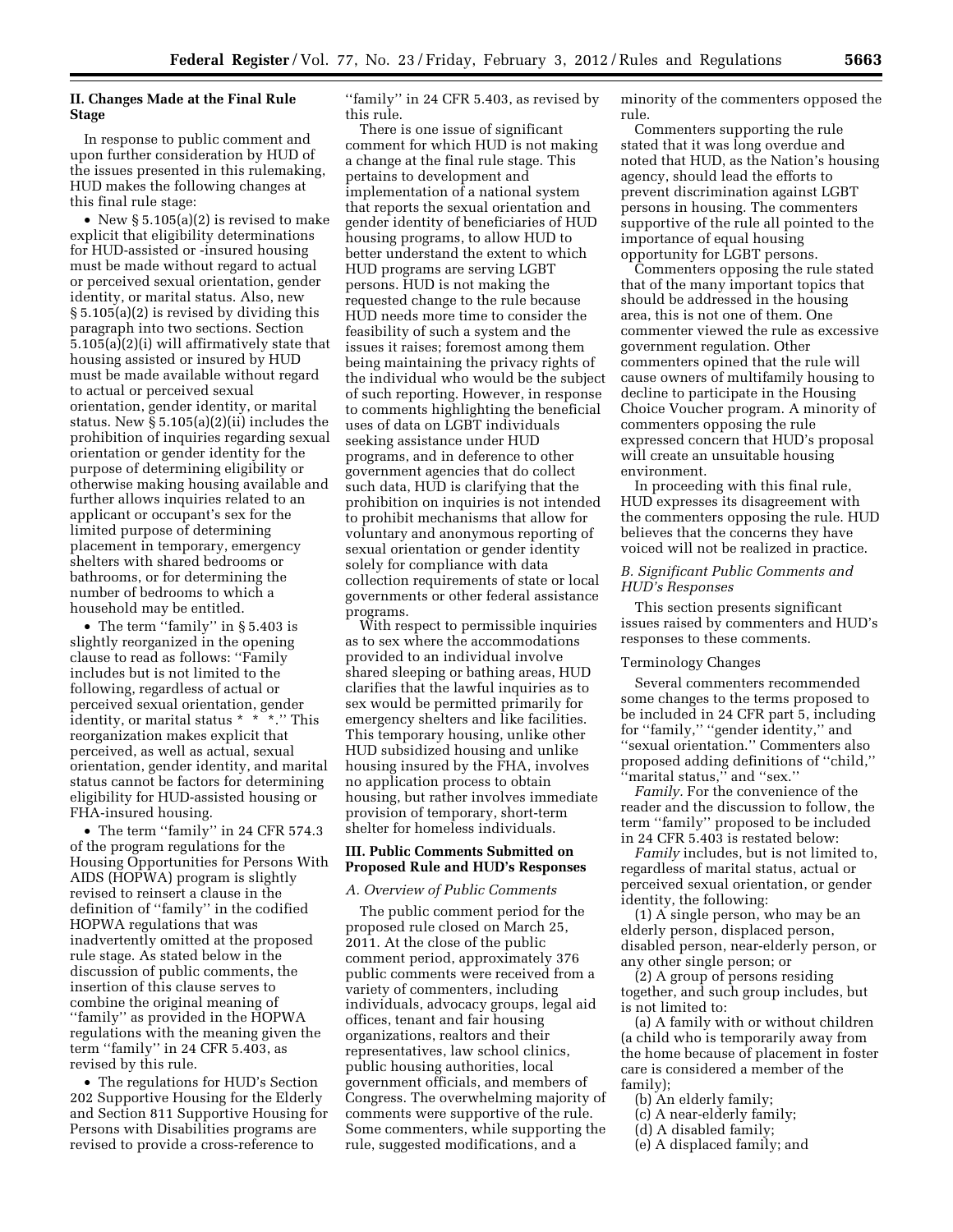(f) The remaining member of a tenant family.

*Comment:* One commenter proposed expanding the definition of ''family'' to include any person or persons, regardless of their sex or relationship to one another, with the only restriction being to allow at least one, but no more than two, persons per bedroom.

*Response:* HUD believes the term "family," as presented in 24 CFR 5.403, addresses the concern of the commenter. With respect to bedroom size, the existing occupancy requirements of HUD's public and assisted housing programs already address the number of persons who may occupy one bedroom.

*Comment:* Other commenters suggested that it is important that the term ''family'' in HUD's rule prevent from exclusion family members who may identify as LGBT individuals or who have LGBT relationships, or who may be perceived as such.

*Response:* HUD submits that the term "family," as provided in 24 CFR 5.403, and as proposed to be slightly revised by this final rule, prevents such arbitrary exclusion.

*Comment:* Commenters suggested that the rule include in 24 CFR 982.201(c), a Public and Indian Housing program regulation permitting public housing agencies (PHAs) to determine who qualifies as a family, an explicit statement that PHAs do not have discretion to define family groupings in a way that excludes LGBT persons, and that a PHA's discretion cannot conflict with 24 CFR 5.403. To accomplish this, a commenter recommended adding to 24 CFR 982.201(c) the phrase ''regardless of marital status, sexual orientation, or gender identity.''

*Response:* HUD maintains that amendment of 24 CFR 982.201(c) is not required. The rule already proposes an amendment to 24 CFR 982.4 requiring that PHA determinations regarding family be consistent with 24 CFR 5.403. PHAs submit administrative plans to HUD. These administrative plans must include family definitions that are at least as inclusive as HUD's definition. This requirement has generally proven an effective means of ensuring compliance with HUD eligibility requirements for beneficiaries of its public housing programs. If this approach is not effective following implementation of this rule, HUD will revisit the issue.

*Comment:* A commenter requested that HUD ensure that the term ''family'' as presented in 24 CFR 5.403 not have an adverse impact on Housing Opportunities for Persons With AIDS (HOPWA) recipients. The commenter

stated that HOPWA regulations are intended to ensure that AIDS patients can structure their living situations broadly, according to their health needs.

*Response:* At this final rule stage, HUD makes a slight change to the definition of the term ''family'' in 24 CFR 574.3, the definition section of the HOPWA program regulations, to reinsert in the definition of ''family'' the clause ''who are determined to be important to their care or well-being.'' This clause was inadvertently omitted in the proposed rule. Through insertion of this clause, the final rule combines the definition of family in the proposed 24 CFR 5.403 with the other elements of the original term ''family'' in 24 CFR 574.3.

*Comment:* Commenters stated that the definition for disabled households may be read to exclude same-sex couples. They suggested that HUD amend the definition of disabled households to add an additional cross-reference to the term "family" in 24 CFR 5.403 to capture ''regardless of marital status, sexual orientation, or gender identity.''

*Response:* HUD's regulations for the Section 202 Supportive Housing for the Elderly and Section 811 Supportive Housing for Persons with Disabilities programs, codified in 24 CFR part 891, include broad definitions of ''elderly family'' and ''disabled household.'' Nevertheless, similar to the approach that HUD took with the HOPWA definition of the term ''family,'' HUD is adding to the regulations in 24 CFR part 891 a cross-reference to the term ''family'' in 24 CFR 5.403. The crossreference to ''family'' in 24 CFR 5.403 will supplement the meanings already provided to ''family'' in 24 CFR part 891.

*Comment:* Commenters suggested that the term ''family'' could be made more inclusive by moving the phrase ''actual or perceived'' to explicitly include marital status, and clarifying who qualifies as a ''child,'' as many LGBT parents lack the ability to create legal relationships with their children.

*Response:* In response to the commenters' concern and as noted in Section II of this preamble, the final rule restates the term ''family'' to provide in relevant part, as follows: ''Family includes but is not limited to the following, regardless of actual or perceived sexual orientation, gender identity, or marital status \* \* \*.'' However, with respect to the second request, who qualifies as a child has not arisen as an issue in determining eligibility for housing. Accordingly, HUD will not add a definition of ''child'' to the final rule.

*Comment:* A commenter asked whether a family can be one individual.

*Response:* Yes, in accordance with section 3(b)(3)(A) of the U.S. Housing Act of 1937, HUD's longstanding definition of ''family'' has always included a single person.

*Comment:* A commenter stated that the term ''family'' as provided in 24 CFR 5.403 of the proposed rule fails to give a ''definite meaning to family'' and leaves the door open for program abuse by allowing any group that wants to live together to call itself a family. Another commenter stated that the proposed regulation, with its expansion of the term ''family,'' could potentially allow any combination of persons to qualify as a family without the requirement of a legally recognized relationship. Another commenter stated that the term ''family'' as proposed in the January 2011 rule will make it impossible for the PHA to determine the family composition, the family income, or who is on the lease, as families could change on a weekly basis. The commenter submitted that the proposed change will take away the security and stability of the family, as well as the PHA's power to determine if a tenant is suitable or whether the tenant's behavior would have an adverse effect on other residents.

*Response:* As discussed in this rulemaking, in both the proposed and final rules, ''family'' in HUD programs had broad meaning long before these regulatory amendments. By way of this rule, HUD is merely affirming that an eligible family may not be excluded because of actual or perceived sexual orientation, gender identity, or marital status. This rule's clarification of the term ''family'' has no impact on other program eligibility requirements, such as income qualification, annual certification, or the requirement that all family members are named on the household lease. The rule in no way precludes a PHA from consistently applying its otherwise lawful policies to a family consisting of LGBT members, just as it would a family with no LGBT members.

*Gender Identity.* For the convenience of the reader and the discussion to follow, the term ''gender identity'' in proposed 24 CFR 5.403 is restated below:

*Gender identity* means actual or perceived gender-related characteristics.

*Comment:* One commenter stated that the term ''gender-related characteristics'' is ambiguous and that this ambiguity could result in discriminatory application of the rule. The commenter called for a more precise definition for ''gender identity,'' but did not offer suggested language.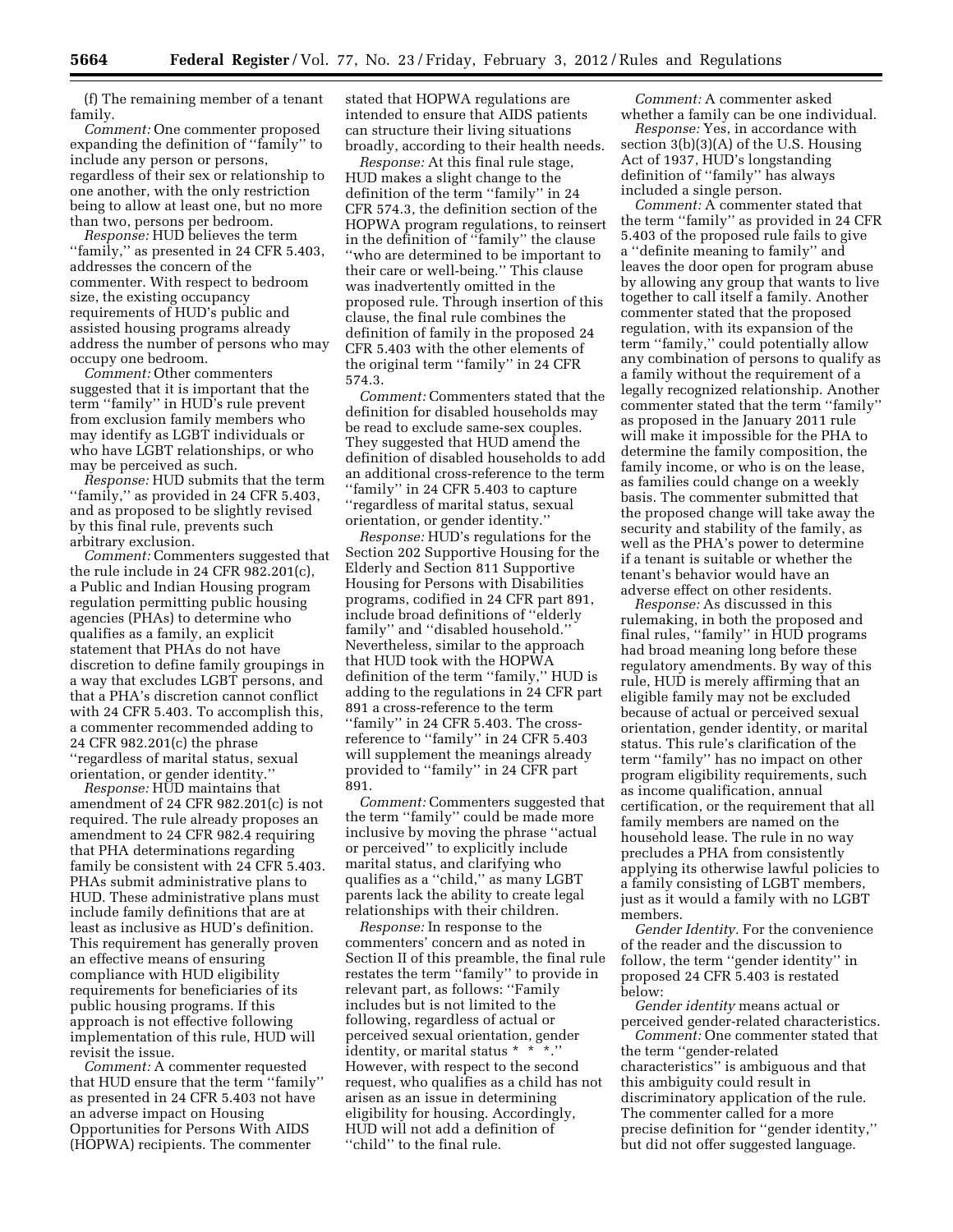Another commenter was concerned that it would be very difficult to predict how the term ''gender identity,'' as defined in the statute, would actually be applied. Another commenter expressed similar concern that the rule does not address how ''actual or perceived gender-related characteristics'' would be interpreted in a given case, and recommended incorporation of an express reasonableness standard. The commenter stated that a reasonableness standard ''will require claimants to meet a strenuous standard for relief, without placing them in the dubious position of having to produce proof that is most readily available to potential defendants.''

A commenter suggested replacing the term ''gender identity'' with the more comprehensive ''gender identity or expression.'' Another commenter also stated that the definition of ''gender identity'' should include gender-related expression, to better protect transgender individuals from discrimination.

Another commenter stated that ''without more, 'actual or perceived gender-related characteristics' could be interpreted to be limited to those characteristics traditionally associated with the individual's sex at birth.'' The commenter further stated, ''To pre-empt any suggestion that HUD condones this view,'' HUD should amend the language to read: ''Gender identity means actual or perceived gender related characteristics, whether or not those characteristics are stereotypically associated with the person's designated sex at birth.'' This commenter stated that the definition mirrors language currently adopted by a number of states and municipalities. Another commenter endorsed the definition suggested by the preceding commenter.

*Response:* HUD appreciates the suggested revisions to the definition of ''gender identity'' offered by the commenters, and will consider these suggested revisions further. However, HUD declines to make changes to this term at this final rule stage. The number of suggested revisions to the definition highlights the differing views among the commenters regarding the meaning of this term. Given this, HUD believes that any changes to the definition should be the subject of further public comment before HUD submits the term as the established definition under which HUD programs will operate. The definition of ''gender identity'' that is being established by this rule is based on the definition of ''gender identity'' in the Matthew Shepard and James Byrd, Jr. Hate Crimes Prevention Act, 18 U.S.C. 249(c)(4). This federal statute was enacted in 2009 to protect LGBT

individuals from targeted violence. Passage of the law resulted from the ongoing efforts of individuals personally impacted by hate crime violence, together with nearly 300 civil rights and religious organizations, education groups, and civic associations committed to gaining legal protections for members of the LGBT community. In addition, the bill received support from many major law enforcement organizations, including the International Association of Chiefs of Police, the National District Attorneys Association, the National Sheriffs Association, the Police Executive Research Forum, and 31 state Attorneys General. Congress considered the issue over multiple sessions through public hearings, reports, and floor debates. The purpose of HUD's rule, as with the Hate Crimes Prevention Act, is to provide greater protection for LGBT persons. Accordingly, HUD believes it appropriate to use the same definition of 'gender identity" as applies in the Hate Crimes Prevention Act. HUD seeks to experience how this term works in its programs before determining what, if any, changes are needed for its effective application in the housing context. Commenters should note, however, that since the definition is intended to cover actual or perceived gender-related characteristics of all persons, including transgender persons, HUD will interpret it to include those gender-related characteristics not stereotypically associated with a person's designated sex at birth.

*Sexual Orientation.* For the convenience of the reader and the discussion to follow, the term ''sexual orientation'' in proposed 24 CFR 5.403 is restated below:

*Sexual orientation* means homosexuality, heterosexuality, or bisexuality.

*Comment:* A commenter claimed that defining sexual orientation as ''homosexuality, heterosexuality, or bisexuality'' alone excludes many people. Another commenter stated that HUD should ''broaden the definition of ''sexual orientation'' to ''homosexuality, heterosexuality, bisexuality, or *sexuality as defined by the individual''* [emphasis added by commenter].

Other commenters stated that HUD could add the word ''including'' prior to the list in the proposed definition of ''sexual orientation'' to clarify that the list is not exhaustive. The commenters stated that, as written, the definition ''excludes transgender individuals who self-identify as multi-gendered or between genders.'' Still other commenters stated that the fluidity of the term sexual orientation must be

considered in light of transgender individuals. One of the commenters stated that the term sexual orientation should specifically include transgender individuals, due to uncertainty about whether general ''sexual orientation'' language would protect such individuals and in light of the historical treatment of such individuals.

Another commenter stated that the rule should broaden protections for ''sexual orientation'' to include persons who self-identify as heterosexuals but who have histories of same-sex relationships. Such histories could be an issue in small communities, in particular. The commenter states that protection for persons who identify as bisexuals would not be sufficient to cover this situation.

*Response:* As with commenters' suggested revisions to the definition of ''gender identity,'' HUD appreciates the suggested revisions to the definition of ''sexual orientation'' offered by commenters, but for the same reasons as provided in the preceding response, HUD declines to make changes at this final rule stage. The definition of ''sexual orientation,'' which HUD provided in the proposed rule, is based in federal policy—the Office of Personnel Management (OPM) ''Addressing Sexual Orientation in Federal Civilian Employment: A Guide to Employee Rights.'' (See *[http://](http://www.opm.gov/er/address.pdf) [www.opm.gov/er/address.pdf](http://www.opm.gov/er/address.pdf)* at page 4.) The purpose of the OPM publication is to implement the Federal Government's commitment to equal employment opportunity for LGBT individuals in the federal civil service. The OPM publication serves a goal analogous to the one served by HUD's proposed rule, and, as with the definition of ''gender identity,'' HUD seeks to experience how this term will work in practice before making changes to a definition currently established in federal policy.

HUD notes that its rule covers actual or perceived sexual orientation, as well as gender identity. As such, the rule covers most of the situations presented by the commenters, such as identifying as transgender; being perceived as transgender, multi-gendered, or between genders; or having a history of same-sex relationships. No one definition in the rule need cover every situation.

*Marital Status.* 

*Comment:* One commenter recommended adding a definition of ''marital status'' that would define this term as ''the state of being unmarried, married, or separated, as defined by applicable state law. The term 'unmarried' includes persons who are single, divorced, or widowed.''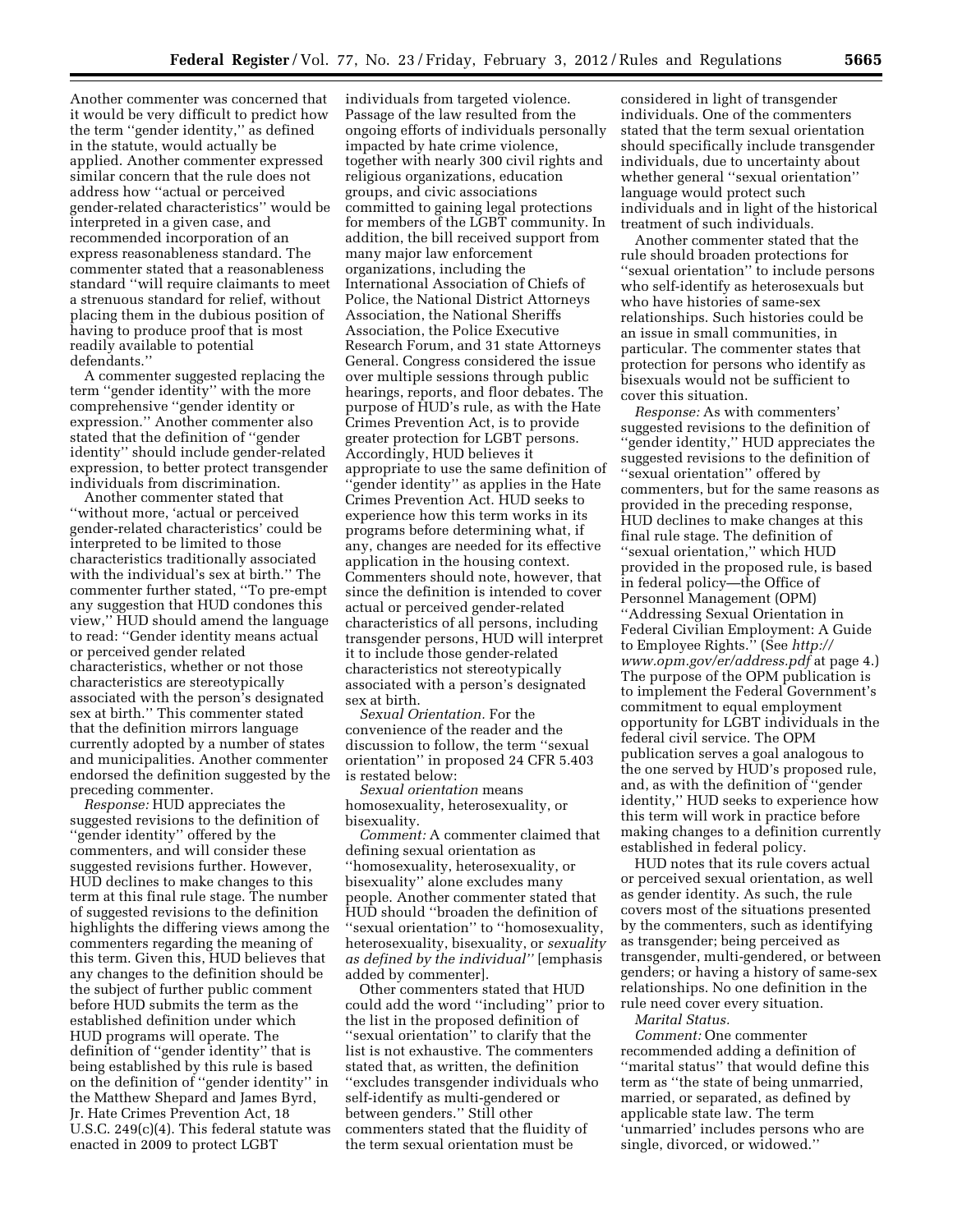*Response:* The term ''marital status'' is not currently defined in HUD regulations and HUD does not find that the focus of this rule calls for a definition of ''marital status.''

*Sex.* 

*Comment:* One commenter stated that to foreclose the possibility of using the allowed inquiry into sex in 24 CFR 5.105(a)(2) against transgender individuals, the rule should either: (a) Define ''sex'' broadly as ''the state of being or becoming male or female or transsexual;'' or (b) substitute the more inclusive term ''gender'' for ''sex,'' and define ''gender'' as ''sex, including a person's gender identity and genderrelated appearance and behavior whether or not stereotypically associated with the person's assigned sex at birth.''

*Response:* HUD declines to define ''sex'' or to substitute ''gender identity'' for ''sex'' in HUD programs. HUD recognizes the difficulty that transgender persons have faced in finding adequate emergency shelter. HUD does not, however, believe that it is necessary to define ''sex'' as the commenter suggests. The rule makes clear that housing must be available without regard to actual or perceived gender identity and prohibits inquiries concerning such. Inquiries as to sex are permitted only when determining eligibility for a temporary, emergency shelter that is limited to one sex because it has shared sleeping areas and/or bathrooms, or to determine the number of bedrooms to which a household may be entitled. Such inquiries are not permitted in any other homeless shelter or housing. In light of the narrow breadth of the exception and the regulation's overall purpose, HUD anticipates that transgender individuals will have greater access to shelters and other housing and will monitor its programs so as to ascertain whether additional guidance may be necessary.

### Rule Should More Directly Prohibit Discrimination

Several commenters requested that HUD more directly prohibit discrimination. One commenter stated that ''a different section of the proposed regulation completely prohibits a mortgagee from taking into account the sexual orientation or gender identity of an individual in determining whether to provide a mortgage to that person. Amending the proposed regulation to completely ban housing discrimination towards individuals based on their sexual orientation or gender identity \* \* \* would (1) be more consistent with the complete prohibition on using sexual orientation or gender identity in

determining an individual's adequacy for a mortgage and would (2) provide greater protection to LGBT individuals from housing discrimination.''

Other commenters agreed, stating that the rule could provide stronger protection by completely prohibiting ''discrimination based on sexual orientation or gender identity toward occupants of or applicants for HUDassisted housing (or housing with financing insured by HUD)," rather than by prohibiting certain inquiries. The commenters stated that there are ways other than direct inquiry that LGBT individuals could be identified or discriminated against.

Still other commenters expressed concern that people who are gendernonconforming may be perceived as gay or lesbian without any inquiry into their sexual orientation and that most discrimination against LGBT persons occurs not because a person answered an inquiry about sexual orientation or gender identity, but because of assumptions about a person's gender identity or sexual orientation. Those commenters proposed adding language that clearly prevents discrimination on the basis of real or perceived sexual orientation or gender identity.

One commenter suggested that proposed 24 CFR 5.105(a) be revised to cite 18 U.S.C. 249, the Hate Crimes Prevention Act, ''for the inference that Congress intends to discourage animus against others based on their sexual orientation, and therefore HUD will similarly disallow animus against others based on their sexual orientation.'' Another commenter also referenced the Hate Crimes Prevention Act, stating that HUD's rule falls short of the goals of that Act. The commenter stated that a rule prohibiting inquiries will have little effect on those who discriminate based on their unverified perceptions.

*Response:* HUD believes that the revision made to § 5.105(a)(2), as discussed in Section II of this preamble, addresses the commenters' concern.

Interpret the Fair Housing Act To Cover Discrimination Based on Sexual Orientation or Gender Identity

One commenter suggested that HUD interpret ''discriminatory practice'' in the Fair Housing Act to include discrimination against persons on the basis of sexual orientation or gender identity.

*Response:* In order to ensure equal access for all eligible families to HUD programs, this rule requires that eligibility determinations for HUDassisted or -insured housing be made without regard to sexual orientation, gender identity, or marital status. These

additional program requirements do not, however, create additional protected classes in existing civil rights laws such as the federal Fair Housing Act. The Fair Housing Act prohibits discrimination based on race, color, national origin, religion, sex, disability, and familial status. Sexual orientation and gender identity are not identified as protected classes in the Fair Housing Act. As discussed in the following section, however, the Fair Housing Act's prohibition of discrimination on the basis of sex prohibits discrimination against LGBT persons in certain circumstances, such as those involving nonconformity with gender stereotypes.

Interpret Sex Discrimination Under the Fair Housing Act To Reach Discrimination and Harassment of LGBT Persons

A commenter stated that proposed 24 CFR 5.403, prohibiting inquiries of ''actual or perceived sexual orientation,'' could be revised to prohibit inquiries of ''actual or perceived sex.'' The commenter stated that sex is already a protected class under the Civil Rights Act of 1964 and could be used to reach discrimination against LGBT persons.

*Response:* HUD declines to revise the proposed rule to prohibit inquiries of sex, but notes that certain complaints from LGBT persons would be covered by the Fair Housing Act. If an LGBT person experiences any of the forms of discrimination enumerated in the Fair Housing Act, such as race or sex discrimination, that person can invoke the protections of the Fair Housing Act to remedy that discrimination. Discrimination based on sex under the Fair Housing Act includes discrimination because of nonconformity with gender stereotypes. For example, if a PHA denies a voucher to a person because the person does not conform to gender stereotypes, that person may file a Fair Housing Act complaint with HUD alleging sex discrimination.

HUD may also have jurisdiction to process a complaint filed under the Fair Housing Act if an LGBT person obtains housing but then experiences discrimination in the form of sexual harassment. Sexual harassment is illegal under the Fair Housing Act if the conduct is motivated by sex and is either so severe or pervasive that it creates a hostile environment or the provision of housing or its benefits is conditioned on the receipt of sexual favors (for example, as a *quid pro quo*). Harassment may be motivated by sex if, for example, it is due to the landlord's view that the tenant's appearance or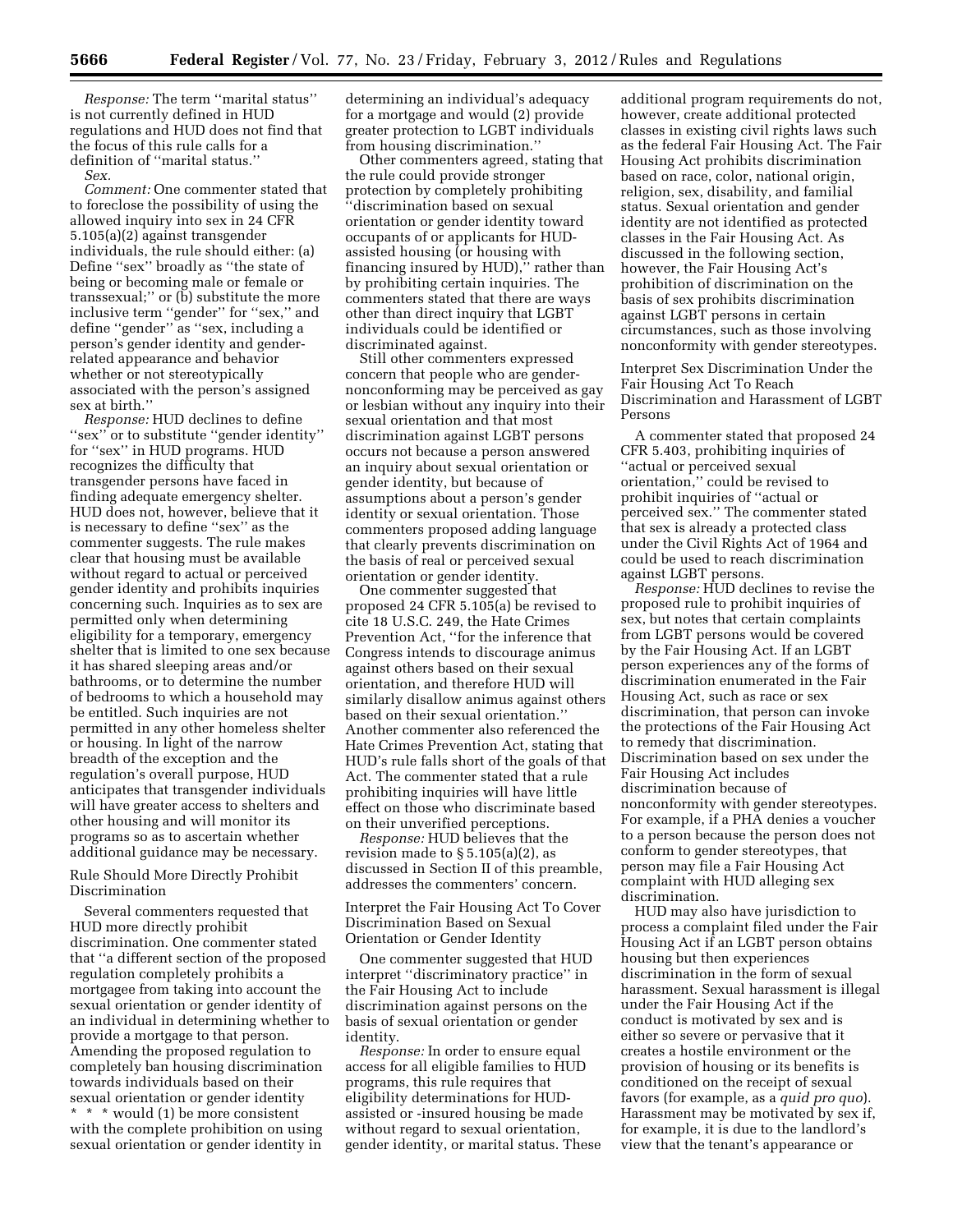mannerisms fail to conform with stereotypical expectations of how a man or woman should look or act. Housing owners or operators may be liable for their own actions or the actions of their employees or other residents.

If HUD determines that it does not have jurisdiction to investigate a complaint from an LGBT person, the person may still be protected under state and local laws that include sexual orientation or gender identity as protected classes.

Expand the Rule's Protection To Cover Discrimination Beyond Refusal To Rent

A commenter recommended expanding the proposed rule to prohibit harassment and disparate treatment on the basis of sexual orientation or gender identity. The commenter explained that in order for the proposed rule to maximize its effectiveness, owners and operators of HUD-assisted housing or housing whose financing is insured by HUD should be precluded from negative decisionmaking based on these protected categories. HUD should be clear about its power to enforce nondiscrimination and the remedies available to individuals who have been discriminated against.

Another commenter suggested that the prohibition on inquiries be strengthened so that no information about a person's sexual orientation or gender identity can be used to deny a tenancy, harass a tenant, evict a tenant, or terminate a voucher.

Yet other commenters recognized the intent behind prohibiting inquiries regarding sexual orientation or gender identity, but submitted that the prohibition will not adequately protect LGBT persons from harassment in housing, as much housing discrimination occurs when a housing provider infers a person's sexual orientation or gender identity based on stereotypes, appearances, mannerisms, or information from a third party. The commenters urged HUD to adopt a final rule that prohibits discrimination based on sexual orientation and gender identity in all HUD-assisted and HUDinsured housing.

*Response:* HUD believes the revision made to § 5.105(a)(2), as discussed in Section II of this preamble, addresses the commenters' concern. In order to ensure equal access for all eligible families to HUD programs, § 5.105(a)(2) requires that eligibility determinations for HUD-assisted or -insured housing be made without regard to sexual orientation, gender identity, or marital status.

### Prohibition on Inquiries

Several commenters suggested changes to the prohibition on inquiries in proposed 24 CFR 5.105(a)(2). The proposed rule provided as follows:

No owner or administrator of HUD-assisted or HUD-insured housing, approved lender in an FHA mortgage insurance program, nor any (or any other) recipient or subrecipient of HUD funds may inquire about the sexual orientation, or gender identity of an applicant for, or occupant of, a HUD-assisted dwelling or a dwelling whose financing is insured by HUD, whether renter- or owner-occupied. This prohibition on inquiries regarding sexual orientation or gender identity does not prohibit any individual from voluntarily selfidentifying the individual's sexual orientation or gender identity.

*Comment:* A commenter stated that the prohibition on inquiries may discourage open dialogue when determining appropriate placement of families applying for HUD programs. Inquiries regarding sexual orientation or gender identity may be appropriate where the safety of the individual or family being placed is of concern. There also may be other nondiscriminatory reasons for a person responsible for program placement to inquire about an individual's sexual orientation or gender identity. This commenter states that ''the language [should] be changed to simply include 'actual and perceived sexual orientation and gender identity' in the section for nondiscrimination; or that the prohibition on inquiries [should be] limited to discriminatory purposes.''

*Response:* Revised § 5.105(a)(2) addresses the commenters' nondiscrimination concerns. In addition, the prohibition on inquiries regarding sexual orientation or gender identity does not prevent individuals from volunteering to identify their sexual orientation or gender identity. They may choose to do so to address any safety concerns or for other placement-related issues, for example. Also, the commenter's concern is one that prompted HUD to include in the proposed rule its language on the permissibility of lawful inquiries as to sex, which is discussed below. However, as noted in the discussion of Section II of this preamble, and addressed in revised § 5.105(a)(2), the inquiries permissible in determining program eligibility are contemplated generally only where temporary, emergency shelter is provided to homeless individuals that involves the sharing of sleeping areas or bathrooms, or for a determination of the number of bedrooms to which a household may be entitled.

### Lawful Inquiries of Sex

Several commenters requested clarification of the rule's lawful inquiry provision or expressed concern that the provision would allow for discrimination. The lawful inquiry provision provided by the proposed rule stated as follows:

[The] prohibition on inquiries regarding sexual orientation or gender identity does not prohibit lawful inquiries of an applicant or occupant's sex where the housing provided or to be provided to the individual involves the sharing of sleeping areas or bathrooms.

*Comment:* A commenter stated that the lawful inquiry exception for the sharing of sleeping areas or bathrooms may exacerbate extant stereotypes about gays and lesbians living in close quarters with heterosexuals. The commenter stated that numerous scenarios come to mind where landlords abuse this exception to refuse to rent to homosexuals, purportedly because heterosexuals feel uncomfortable ''sharing bathrooms or living space'' with homosexuals. The only legitimate purpose of such an exception, the commenter stated, would be in singlesex housing situations. But even there, the commenter stated, the inquiry is ''entirely irrelevant and inappropriate'' as to transgender status, because the person would have already acquired a new gender.

A commenter stated that the assumption that one person's sexual orientation might disturb the rights of another person in a setting where bathrooms and bedrooms would be shared reinforces stereotypes and biases, rather than countering them. Another commenter made a similar comment, stating that the proposal continues to promote negative stereotypes and violence against LGBT persons. A commenter speculated that while such language was placed in the proposal with the intention of ensuring that other tenants remain comfortable and safe, there are several issues with that goal, the first of which is whether ''leaving so much up to the discretion of the landlord will lead to greater potential risk of danger for these tenants.''

Another commenter stated that this provision creates numerous problems in application. The commenter states that asking someone who identifies with the so-called ''opposite'' gender to identify their sex implies that their identification is not ''real'' or ''genuine,'' and that reinforces the very problems the regulation seeks to resolve. This commenter stated that as with sexual orientation, it is difficult to imagine how one's gender identity, even in a shared situation, would be a problem for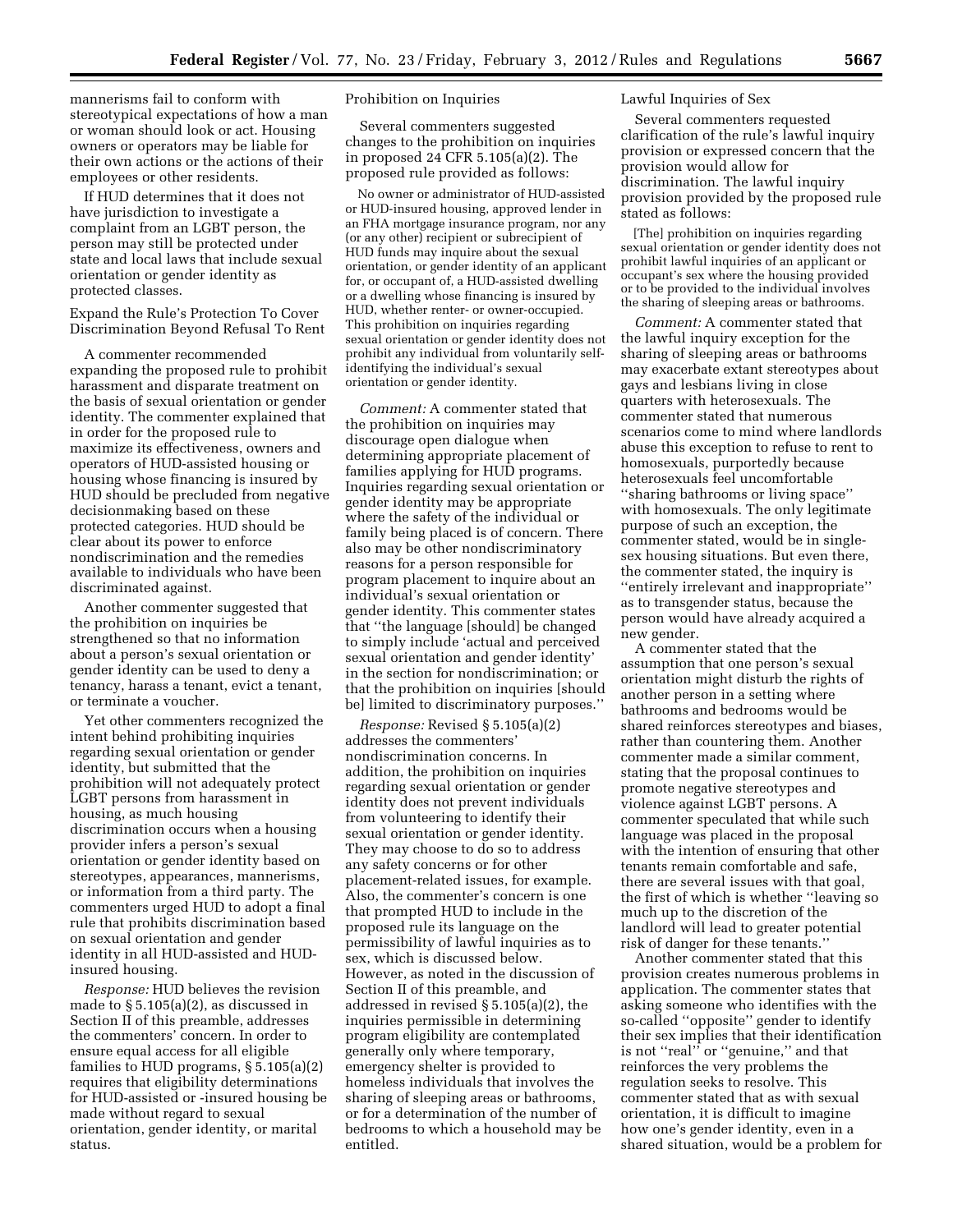any other person, as few programs require individuals to share bedrooms with strangers.

Another commenter also expressed concern about the practical effect of allowing inquiries into the applicant's or occupant's sexual orientation or gender identity. The commenter stated that it is not clear from the proposed rule whether this language provides an exhaustive or merely illustrative list of scenarios under which it is appropriate to inquire about an individual's gender. The commenter claimed that if the language is merely illustrative, a housing provider will likely be authorized to make broad inquiries into an applicant's gender identity when any shared living space is anticipated. A commenter stated that this ''lawful inquiry'' into sex could be used to indirectly reach gender identity, for instance in the case of a transgender individual, and this allowed inquiry could be used to accomplish the kind of discrimination the rule is meant to prevent. Another commenter expressed concern about the impact unrestricted inquiries would have on low-income transgender people who cannot afford to access legal gender change petitions.

*Response:* The allowance of lawful inquiries of sex for housing that provides shared bathrooms or sleeping arrangements is not a license to exclude LGBT persons from HUD-assisted housing. HUD programs must be open and available to persons regardless of sexual orientation or gender identity. The allowance of the limited inquiry of sex provided in the proposed rule is intended to apply primarily in emergency shelters for homeless persons, to ensure privacy if the shelter consists of shared sleeping or bathing areas. HUD addressed the harassment issue earlier in this preamble.

*Comment:* A commenter noted that HUD had not proposed a definition of what is meant by the term ''housing provided \* \* \* to the individual (that) involves the sharing of sleeping areas or bathrooms.'' The commenter stated that ''[t]here was presumably no intention to permit inquiry of any person applying to any development that had bathrooms in common space. Additionally, by not providing that the ''sharing'' reference applies only to persons who are not part of the same household,'' it would open the door to inquiries of all applicants for all housing that permits households of more than one individual.

*Response:* HUD believes that revised § 5.105(a)(2), in this final rule, expressly provides that LGBT status cannot be a basis for denying participation in a program funded or insured by HUD. Moreover, the inquiry permitted by the

rule is not unrestricted. As provided in this final rule, HUD believes it is appropriate to make inquiries as to sex in temporary, emergency shelters that have shared bedrooms or bathrooms. This housing, unlike other HUD subsidized housing and housing insured by FHA, necessitates immediate provision of temporary shelter for homeless individuals.

*Comment:* Another commenter expressed concern that the proposed prohibition on inquiries concerning gender identity may adversely affect the assignment of households to appropriately sized housing. The commenter explained that many local programs determine housing size in part based on the gender of household members, because household members of different genders other than spouses are not required to share a bedroom. According to the commenter, sponsors may assign households to housing that is too small or too large based on members' genders, consuming unnecessary housing assistance resources. A commenter suggested that HUD clarify the existing exception or add another exception to the blanket prohibition against inquiries to permit the assignment of households to properly sized housing.

*Response:* With the clarification provided in this final rule that HUD intended to allow lawful inquiries to a limited sector of HUD-assisted programs, HUD does not believe the commenter's concerns will be realized.

*Comment:* A commenter expressed concern about the lawful inquiries provision in the rule because the commenter believed the provision would allow housing providers to inquire about someone's human immunodeficiency virus/acquired immune deficiency syndrome (HIV/ AIDS) status, and explained that gay men are often discriminated against when they are considered to have HIV/ AIDS.

*Response:* Nothing in the lawful inquiries provision of this rule and no provision in HUD's existing regulations for its housing programs allows a housing provider to inquire about someone's HIV status, except where providing HIV/AIDS-related housing assistance and supportive services (*e.g.*  activities under the HOPWA program (24 CFR part 574)), and subject to confidentiality requirements. Moreover, the federal Fair Housing Act, which HUD enforces and administers, prohibits discrimination against someone who has or is regarded as having a disability, including HIV/ AIDS. (See 42 U.S.C. 3602(h)(3) and 3604(f)(1).)

*Comment:* Several commenters expressed concern that inquiries as to a person's ''sex'' in situations involving shared sleeping areas and bathrooms is not sufficiently clear to guard against discrimination based on gender identity and asked HUD to provide further guidance. One commenter stated that this exception for lawful inquiries ''leaves landlords with significant discretion to deny housing on illegitimate grounds.'' This same commenter stated that HUD ''should add language to more clearly confine this exception to its legitimate ends.'' Another commenter requested that HUD clarify what type of inquiries are acceptable and in what specific circumstances, so as not to allow this exception to become a pretext for discrimination based on gender identity.

Several commenters stated that the allowed inquiry into sex provided could be used to identify and target transgender individuals, in particular, because the term ''sex'' used in the rule is vague and because the ''lawful inquiries'' exception is too broadly defined, leaving landlords ''significant discretion to deny housing on illegitimate grounds.'' Some of these commenters thought the exception should be more narrowly defined.

One commenter stated that the proposed rule does not provide sufficient guidance to clarify for housing providers the limits of permissible inquiry into the applicant's sex, thus placing housing administrators in the position of arbiter of the transgender individual's sex for the purpose of their housing applications, and exposing transgender persons to harm and discrimination because of varying interpretations. Another commenter similarly stated that ''the exception for inquiries about sex for determining eligibility for single sex-dormitories or housing with single-sex sharedbathrooms might create opportunities for discrimination against transgender persons.'' The commenter asked HUD ''to establish strict limitations on when these questions are appropriate.''

A commenter stated that opponents of the rule will likely focus on the ''niche issue of the placement of transgender individuals (or those that are pretending to be transgender) in single sex facilities.'' The commenter stated that HUD, in the interest of addressing these critics and for clarity overall, ''should fully analyze this question instead of merely stating that the rule is 'not intended to prohibit otherwise lawful inquiries''' of sex, which is vague. The commenter asked, as an example, ''[c]an a battered women's shelter still receive funding from HUD if it denies shelter to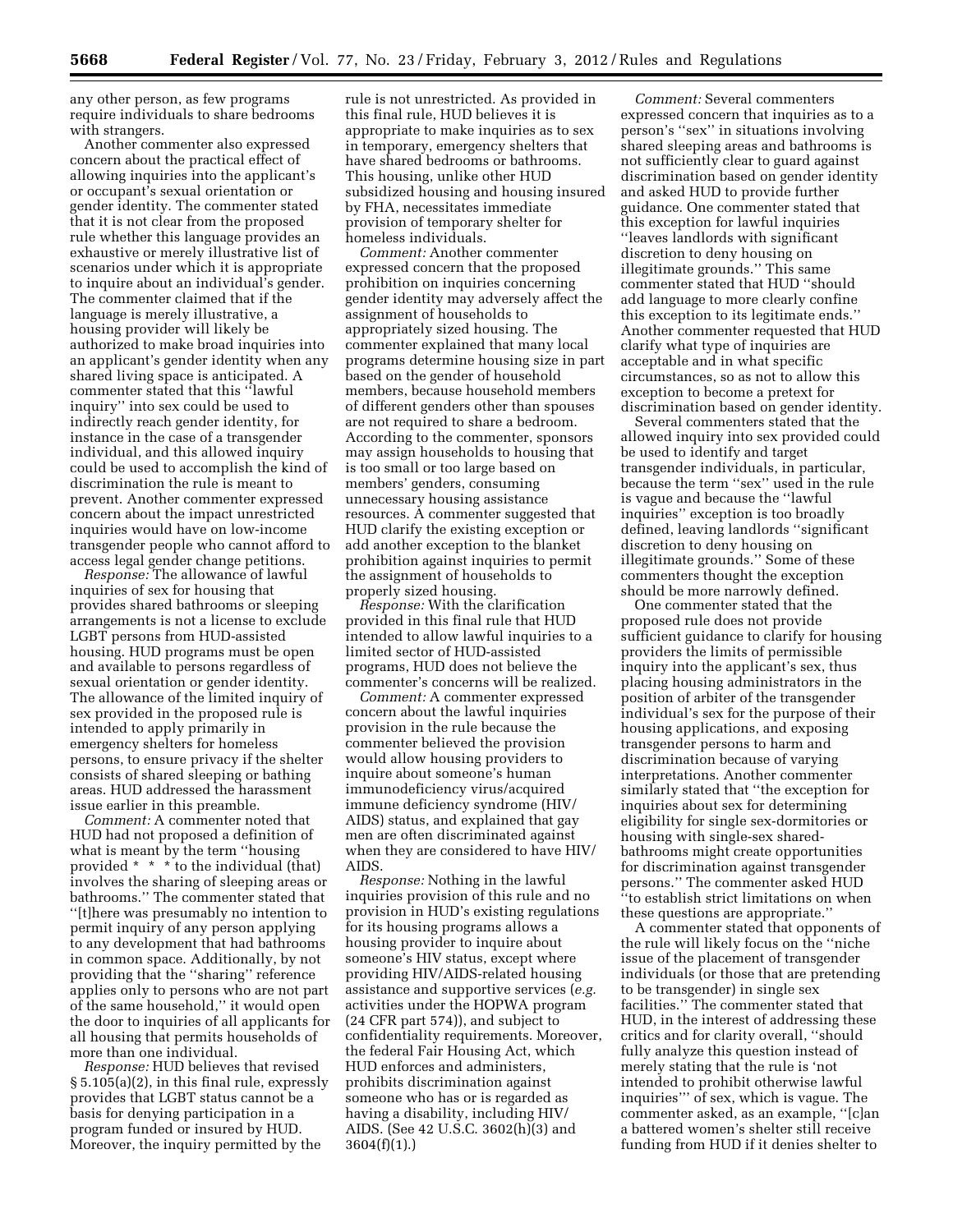a man, who perceives himself to be a woman? What would be the adjudicatory process in such an event? Is this event a realistic scenario? HUD should further analyze issues such as these both to undercut critics' arguments that the proposed rule would be unworkable and to better guide its local program coordinators in proper practices. The overarching goal of this proposed rule change is too important for it to be scrapped because of this rare and currently murky legal scenario.''

Another commenter stated that a transgender person's actual sex may be at odds with his or her appearance, and questioned the meaning of this provision for such a person. A commenter asked if transgender persons may be excluded from shared housing or gay men excluded from sharing housing with other men. If so, would other accommodations be made for excluded groups? Other commenters urged HUD to clarify the rule to state that a housing provider may only inquire about individuals' gender identity for the purpose of placing them in gender-specific accommodations, but cannot inquire about a person's birth sex, anatomy, or medical history.

*Response:* In Section II of this preamble, HUD has already addressed several of the concerns raised by the commenters. HUD is committed to further review of this issue and, as necessary, will issue guidance that, through examples, elaborates on how the prohibition of inquiries on sexual orientation and gender identity, and the allowance for lawful inquiries as to sex, will work in practice.

*Comment:* Several commenters suggested that HUD-funded programs should accept an individual's gender identity, as opposed to ''sex'' in determining housing placement in sexsegregated housing programs. One commenter stated that lawful inquiries of a consumer's ''sex'' where housing involves the sharing of sleeping areas and bathrooms leave transgender individuals, who may need the most protection, particularly vulnerable to discrimination. Another commenter stated that even inquiries of individuals who have obtained legal gender change documents would lead to harassment and discrimination. For this reason, the commenter suggested that inquiries about sex for sex-specific housing should be made in reference to an individual's gender identity.

Another commenter stated that if applicants are not allowed to report their gender identity rather than their sex as legally defined by their state government, the considerable differences among states as to how

persons may change their sex would lead to a considerable lack of uniformity across HUD programs. The commenter further stated that transgender persons may be arbitrarily excluded from HUD programs if they are forced to report their sex as defined by their state government, instead of being permitted to report a gender identity that more accurately describes them. Several commenters expressing similar concerns recommended that the rule be revised so that a person is required only to disclose the gender they identify as regardless of sex assigned at birth and not be asked to provide proof of that identity.

Other commenters stated that the rule should allow for voluntary selfreporting where sex designations are required. In such cases, the commenter stated that ''HUD could allow applicants to list the sex designation they would like to have rather than their biological or as yet medically un-reassigned sex.'' The commenter stated that this would help to avoid the problem of using allowed inquiries regarding sex to get to issues of gender identity. Another commenter stated that it is important to ensure that persons are able to selfselect their sex in order to protect the access of transgender persons to housing facilities. Another commenter, after querying how the ''lawful inquiries'' regarding sex will apply to transgender individuals, stated that ''in these instances, self-identification is probably the best way to go; however, this may be an area best left with some discretion.''

*Response:* HUD recognizes the serious problem of housing instability among transgender persons. The housing discrimination, harassment, and homelessness that transgender persons face are part of what precipitated HUD's rulemaking in this area. These issues also contributed to HUD's recent recognition that housing discrimination because of nonconformity with gender stereotypes may constitute sex discrimination under the Fair Housing Act. HUD is aware of the significant challenges that transgender persons face when attempting to access shelters. By way of this rule, however, HUD is not mandating a national policy related to appropriate placement of transgender persons in shelters limited to one sex. HUD needs additional time to review this issue and determine whether setting national policy is appropriate.

*Comment:* A commenter expressed concern about being required to identify the sex of tenants on the Form HUD– 50059, given that the applicant/tenant is not asked to self-identify sex but rather the information is assigned by a third party based on observation. Form HUD–

50059 is used to determine the number of bedrooms a family may need, based on the age and sex of the children. The commenter submitted that requiring information on sex to be reported on Form 50059 conflicts with the proposed rule prohibiting inquiries about sex, and suggested that individuals should selfidentify their gender and sex.

*Response:* HUD will further examine this form, to determine whether a change is needed. The form is subject to the Paperwork Reduction Act of 1995 (44 U.S.C. 3501 *et seq.*), which requires notice and comment when changes are made. Accordingly, any changes made to this form will provide the public the opportunity to comment, and such comment will not only be helpful in addressing the specific issues raised about this form, but may inform HUD on changes that may be needed to other forms.

#### Collect Data To Protect LGBT Community

Several commenters suggested that HUD establish a confidential data collection system to identify LGBT beneficiaries of HUD housing programs to ensure that their housing needs are met and that they are protected from discrimination.

*Comment:* Several commenters proposed that HUD provide a mechanism by which applicants and tenants of HUD-assisted housing or HUD-insured housing can voluntarily report their sexual orientation and gender identity. Such data would be collected for informational purposes only, and in a manner to protect the confidentiality of the responder.

Commenters identified varying need for such data. One commenter explained that data on the sexual orientation and gender identity of HUD program participants is crucial to demonstrate the need for affirmative outreach, assess its effect, and attract resources to address problems in this area. Other commenters stated that the data would be of substantial value for the development of appropriate programs and policies. One commenter specified that information on program participants' sexual orientation and gender identity can be useful to determine whether appropriate servicers are being delivered and to assess whether progress is being made in meeting the housing needs of LGBT youth and adults. Other commenters stated that data should be collected only to assess whether the rule is achieving its goals.

Commenters provided specific suggestions for safeguarding confidentiality. One commenter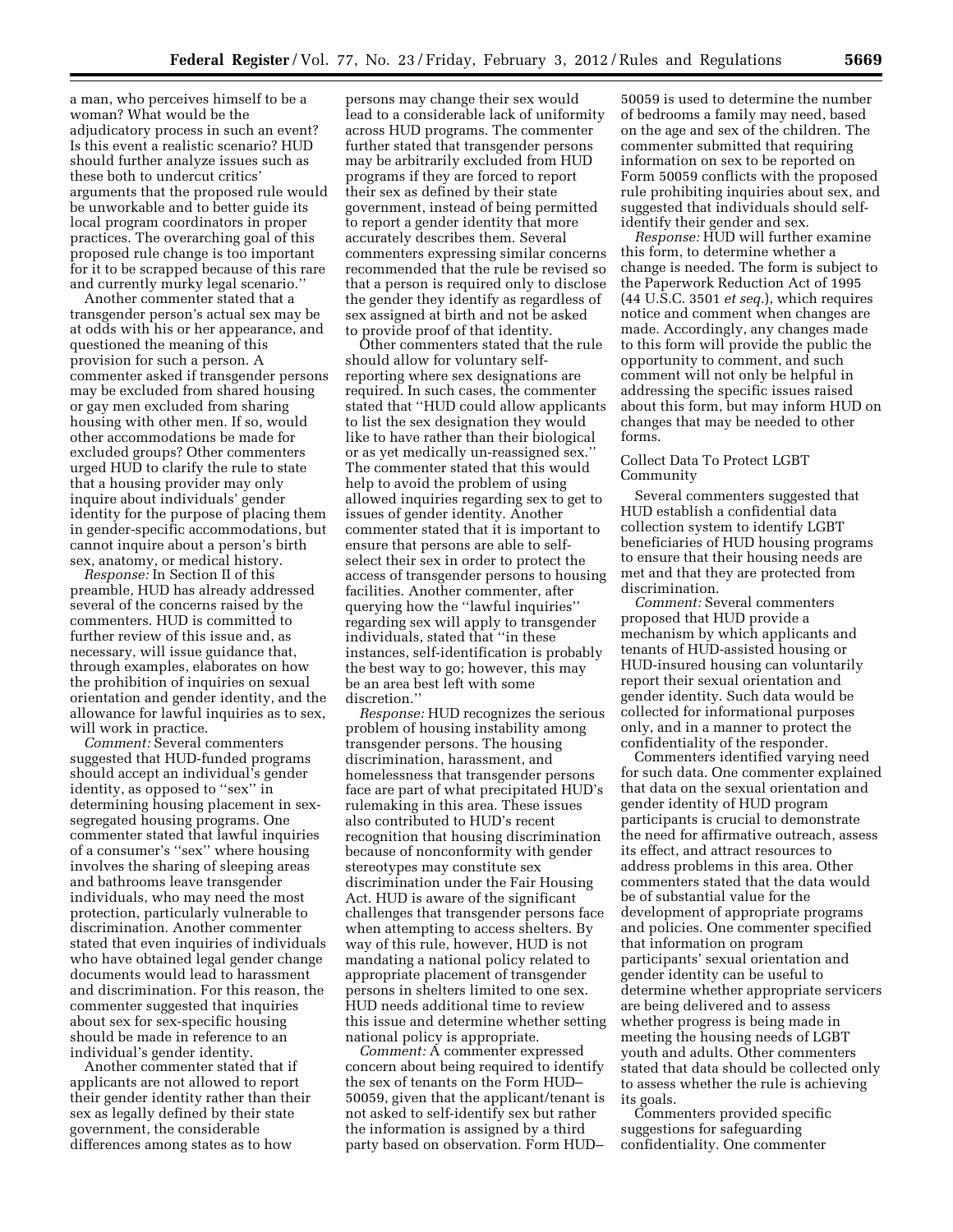proposed that inquiries should not be permitted until after admission decisions have been made, and another stated that only staff involved in the collection and analysis of the data should have access to it. Other commenters urged HUD to continue to work with fair housing organizations and the housing community to collect demographic information on the LGBT community in a way that cannot be used to discriminate, by including appropriate restrictions on the acquisition, retention, and use of the information to protect the privacy of those whose data is being collected. Several commenters discussed the effect of the proposed prohibition on inquiries on data collection. One commenter stated there are a myriad of potential mechanisms for achieving the dual goals of protection against discrimination while gathering sufficient data to monitor LGBT housing discrimination. The commenter proposed a voluntary reporting system that would allow persons who wish to self-identify to bypass housing providers and PHAs and submit demographic information directly to HUD. The commenter suggested that language be added to existing forms that would direct all applicants and occupants of HUDassisted housing wishing to provide such information to a Web site and mailing address for HUD's Office of Fair Housing and Equal Opportunity. The commenter stated that this could enable the person to submit the information anonymously, while providing HUD with sufficient demographic information to monitor discrimination.

Another commenter also viewed voluntary disclosure as the appropriate balancing of the right to privacy ''against the rule's purpose in ensuring equal access to housing.'' But according to the commenter, ''[w]hile the rule proposal notes that the inquiry prohibition does nothing to limit voluntary disclosure, it also does nothing to channel such disclosures in a way that promotes the rule's underlying goal.''

One commenter recommended that HUD conform its data collection systems related to the sex of household members to the proposed prohibition of inquiries concerning gender identity. Another commenter stated that the prohibition on inquiries regarding gender identity could result in the inadvertent housing of dangerous individuals because, in the commenter's view, gender identity is an important component of the applicant information collected to gather accurate criminal background information. The commenter supported the establishment of a database containing gender identity information of applicants.

*Response:* For the reasons discussed in Section II of the preamble, HUD declines to include in this regulation a national reporting system of sexual orientation and gender identity. HUD understands the concerns of the commenters, but believes that further consideration must be given to this proposal. This final rule is not intended to prohibit mechanisms that allow for voluntary and anonymous reporting of sexual orientation or gender identity for compliance with data collection requirements of state and local governments or other federal assistance programs, but only after determining the individual's or family's eligibility for HUD assistance.

*Comment:* Commenters urged HUD to look for ways to collect and maintain data to help identify and combat LGBT housing discrimination, while protecting and preserving privacy and safety, and preventing further discrimination or retaliation so that additional policy efforts can be further developed. The commenters stated that because discrimination against LGBT individuals is substantially underreported, the final rule should contain language requiring covered housing providers and grantees to provide accessible information about these protections, as well as necessary information on how people can submit complaints when they believe their rights have been violated.

One commenter urged HUD to work with the LGBT community and fair housing organizations to collect demographic data on sexual orientation and gender identity to better enable the LGBT community to advocate for increased funding for geographic and programmatic areas where LGBT persons remain vulnerable. Another commenter stated that because sexual orientation and gender identity are still not identified in the Fair Housing Act as prohibited bases for discrimination, data must be collected to reflect the number of LGBT individuals and families seeking access to HUD programs and services to help advocate for necessary policy changes and to identify areas where LGBT persons remain particularly vulnerable to discrimination.

*Response:* HUD appreciates all the proposals submitted by the commenters. As discussed in Section II of the preamble, HUD declines to add a data collection mechanism to the rule. HUD notes, however, that it has existing mechanisms for collecting and reporting on discrimination claims filed with its Office of Fair Housing and Equal

### Opportunity. (See *[http://portal.hud.gov/](http://portal.hud.gov/hudportal/HUD?src=/topics/housing_discrimination)  [hudportal/HUD?src=/topics/](http://portal.hud.gov/hudportal/HUD?src=/topics/housing_discrimination)  housing*\_*[discrimination.](http://portal.hud.gov/hudportal/HUD?src=/topics/housing_discrimination)*)

# Enforcement Procedures

*Comment:* Several commenters noted that the proposed rule was not explicit as to how HUD plans to enforce the rule. One commenter stated that there must be a mechanism by which claims of discrimination in HUD programs can be voiced by the LGBT community. Another commenter echoed that concern, stating that if sexual orientation or gender identity discrimination does occur, it must be clear to the landlords and future tenants that these matters will be addressed in a fair and timely manner.

A commenter suggested that HUD include in the final rule a clear procedure for submitting complaints, holding hearings, and making determinations of violations of HUD program rules. Another commenter suggested including an appeals process. One commenter suggested that HUD create a centralized complaint system through which persons can submit information about discrimination under the rule. That commenter proposed that HUD establish a telephone number for complaints based on violations of the proposed rule, and that HUD designate a coordinator to direct complaints to the appropriate persons in the program offices. The commenter proposed that HUD create a complaint intake form similar to the existing Form HUD–903 that persons use to file complaints under the Fair Housing Act. The commenter stated that creating a centralized intake system would have the benefit of facilitating the filing of reports of discrimination, as well as providing more information about the occurrence of discrimination in HUD programs. The commenter stated that ''[p]ractical mechanisms for enforcement will allow LGBT families and advocates to fully utilize these changes to access housing.''

One commenter questioned whether HUD anticipates an expansion of its Investigations Division to support the proposed rule, and if so, what if any training the existing staff would undergo to adequately prepare for this type of investigation. Another commenter simply suggested that HUD consider expanding its investigative units to respond to the likely increase in complaints.

A commenter inquired whether the regulations create a new right for aggrieved parties. The commenter explained that while an aggrieved party can file a complaint alleging discrimination on grounds expressly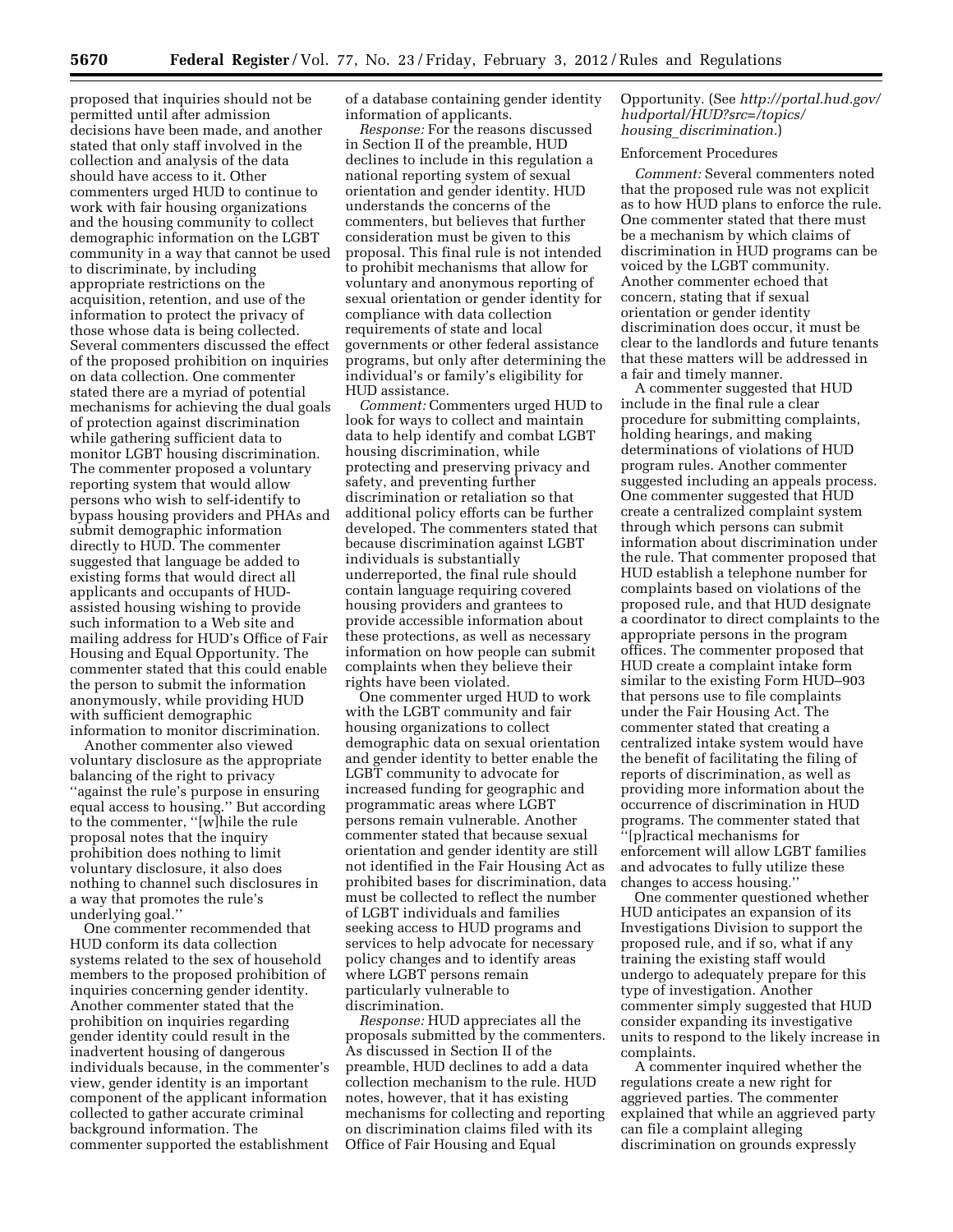forbidden in the Fair Housing Act, the proposed rule does not seem to give victims of discrimination based on sexual orientation or gender identity the same right. The commenter requested clarification regarding what method of enforcement HUD will implement if it does not explicitly extend this right to victims of discrimination based on sexual orientation or gender identity. The commenter concluded that without zealous and informed enforcement, these regulations will provide only lip service to the broader goals of promoting access to HUD programs for all eligible families.

*Response:* As noted in response to an earlier comment, this rule creates additional program requirements to ensure equal access to HUD programs for all eligible families. Therefore, a violation of the program requirements established by this rule will be handled in the same manner that violations of other program requirements are handled. Each HUD program has in place mechanisms for addressing violations of program requirements. If a participant in HUD-assisted or HUDinsured housing programs believes that the housing provider is not complying with program requirements, the individual may complain to the appropriate HUD office that administers the program (*e.g.,* the Office of Public and Indian Housing, the Office of Community Planning and Development). In addition, as also noted in the earlier response to a comment, certain complaints would be covered by the Fair Housing Act. A claim of discrimination based on nonconformity with gender stereotypes may be investigated and enforced under the Fair Housing Act as sex discrimination. HUD recently published guidance on this. See *[http://portal.hud.gov/hudportal/](http://portal.hud.gov/hudportal/HUD?src=/program_offices/fair_housing_equal_opp/LGBT_Housing_Discrimination) [HUD?src=/program](http://portal.hud.gov/hudportal/HUD?src=/program_offices/fair_housing_equal_opp/LGBT_Housing_Discrimination)*\_*offices/ fair*\_*[housing](http://portal.hud.gov/hudportal/HUD?src=/program_offices/fair_housing_equal_opp/LGBT_Housing_Discrimination)*\_*equal*\_*opp/ LGBT*\_*Housing*\_*[Discrimination](http://portal.hud.gov/hudportal/HUD?src=/program_offices/fair_housing_equal_opp/LGBT_Housing_Discrimination)*. Such claims would be filed through HUD's Office of Fair Housing and Equal Opportunity at the Web site noted earlier in this preamble: *[http://](http://portal.hud.gov/hudportal/HUD?src=/topics/housing_discrimination)  [portal.hud.gov/hudportal/HUD?src=/](http://portal.hud.gov/hudportal/HUD?src=/topics/housing_discrimination) topics/housing*\_*[discrimination](http://portal.hud.gov/hudportal/HUD?src=/topics/housing_discrimination)* or 1–(800) 669–9777. Many states and localities have laws prohibiting discrimination based on one's LGBT status. HUD's guidance, referenced above, contains a list of such states. As noted below, HUD will develop training materials to educate recipients of HUD funding of their rights and responsibilities under this rule.

#### Remedies

Other commenters recommended that HUD clearly explain its authority to

provide remedies under the rule, whether it is to sanction, suspend, debar, or seek civil penalties against those individuals or entities who deny individuals and families safe, clean, affordable housing because of their gender identity or sexual orientation. The commenters believe that ''setting the rules in stone'' would deter housing providers from violating the terms of the rule.

*Response:* Whenever a participant in a HUD program fails or refuses to comply with regulatory requirements, such failure or refusal shall constitute a violation of the requirements under the program in which the participant is operating and the participant will be subject to all sanctions and penalties for violation of program requirements, as provided for under the applicable program, including the withholding of HUD assistance. In addition, as is discussed in the prior response, HUD may pursue an enforcement action when the Fair Housing Act is implicated. A housing provider who is found to have violated the Fair Housing Act may be liable for actual damages, injunctive and other equitable relief, civil penalties, and attorney's fees.

#### Education, Outreach, and Guidance

A commenter stated that HUD should add education requirements. The commenter stated that within 9 months after this regulation goes into effect, entities that participate in HUD programs should educate their relevant staff on the rule. An Internet-based training program could be efficiently used. This requirement could be waived in rural areas that currently lack Internet access, or an alternative means of satisfying the requirement could be created, such as participation via telephone. This commenter also stated that within 9 months, HUD should require participating entities to begin providing individuals with updated information regarding their rights to be free from discrimination. This commenter stated that given limited resources, HUD should focus its efforts on areas with large LGBT populations and in jurisdictions that do not currently possess anti-discrimination statutes that cover sexual orientation or gender identity.

Another commenter stated that whether this policy has its desired effect will greatly depend on outside factors. The anti-discrimination policies in place should be brought to the attention of applicants for HUD housing through HUD application forms, interviews, and Web site pages. HUD employees should be instructed as to the reasons for these policies and should be sanctioned for

any behavior or comment that discriminates against individuals covered under HUD's policies. Employees who are sensitive to LGBT issues should be enlisted to provide information to assist LGBT individuals and their families in making decisions as to the most comfortable and safe housing. Another of the commenters stated that in order to ensure compliance with the proposed rule, it will be necessary to educate the affected agencies and programs on the meaning of ''*actual or perceived gender-related characteristics,''* a definition cited in the rule and drawn from the Matthew Shepard and James Byrd, Jr. Hate Crimes Prevention Act of 2009.

Another commenter recommended that HUD develop comprehensive outreach goals and advertise in the LGBT media. The commenter recommended that forms HUD–935.2(a) or (b) be amended for this purpose to include categories for gender identity and sexual orientation as target groups, and that such forms be available for all HUD-assisted programs. The commenter also suggested that PHAs affirmatively market to underrepresented populations as they are required to affirmatively market housing under the Fair Housing Act. Other commenters recommended that HUD-assisted housing providers be required to affirmatively market to the LGBT population through community centers and other outreach groups. One of these commenters stated that HUD program staff, PHAs, subsidized housing providers, and housing-related service providers will need education on the final rule to ensure that they are in compliance.

A commenter recommended that HUD conduct a public relations campaign that explains the new regulation and welcomes LGBT families. The commenter suggested that owners and operators of HUD-assisted housing and FHA-insured housing be aware of the proposed rule and its impact on their day-to-day dealings with tenants and mortgagors, while also suggesting that HUD create literature, posters, and other materials directed at LGBT families. The commenter stated that these advertisements should advise LGBT families that HUD wants to ensure their equal access to its core rental assistance and homeownership programs, while the media campaign should convey that HUD is committed to taking actions necessary to ensure that LGBT families are not excluded on the basis of their sexual orientation, gender identity, or other criteria irrelevant to the purpose of HUD.

Another commenter stated that if LGBT individuals do not know about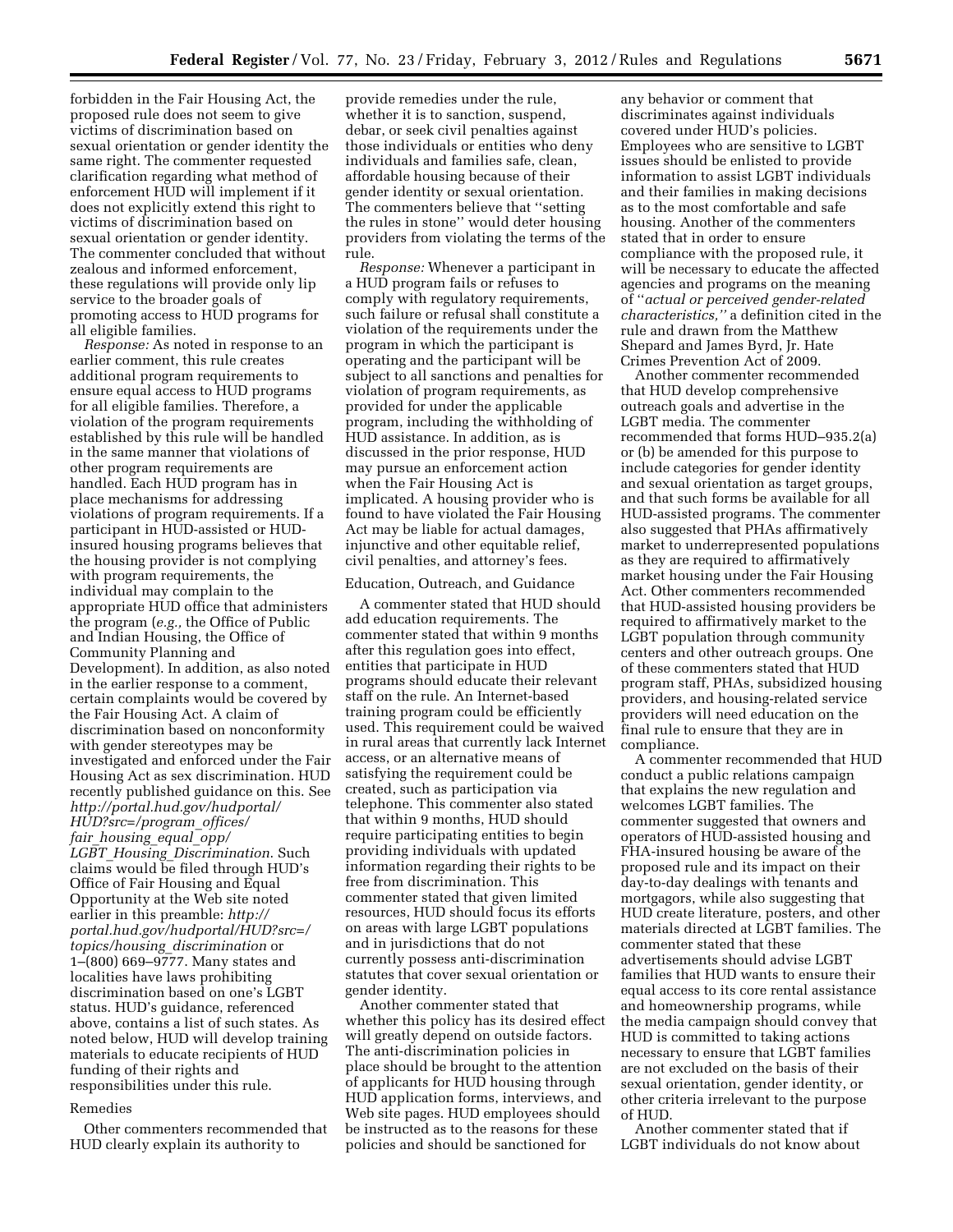the proposed regulation, it will be much less effective. If enforcement of the proposed regulation largely depends on litigation by those who have been discriminated against, then those individuals must know that the discrimination that they faced was actually illegal. HUD should work with prominent LGBT organizations, as well as with nonprofits that deal with fair housing and with state and local governments to disseminate these proposed rules in a simple and easy-tounderstand way.

A commenter specifically inquired about whether HUD's Fair Housing Enforcement Office would provide training on the implementation of the rule. Another commenter states that, in particular, HUD should: (1) Publicize the new regulation, (2) develop knowyour-rights materials for LGBT individuals to promote the reporting of violations, and (3) provide mandatory trainings to owners and operators of HUD-assisted housing programs to encourage compliance.

Another commenter recommended that HUD issue clear guidelines that will ensure that LGBT tenants of single-sex housing will not be singled out for harassment or disparate treatment on the basis of their sexual orientation or gender identity. The commenter suggested that HUD owners and operators be given instructions on how to provide reasonable accommodations for LGBT families, including, where possible, mechanisms that provide privacy in public showers. The commenter stated that HUD staff, as well as HUD owners and operators, should be trained on the importance of safe housing for persons who selfidentify as transgender.

*Response:* Without question, HUD plans to engage in education and outreach about this rule, and will consider many of the proposals offered by the commenters on how such education and outreach may be conducted.

### Rule Should Wait for Completion of Study

*Comment:* A commenter expressed concern that HUD's proposed rule was published before HUD completed its study on housing discrimination based on sexual orientation and gender identity. The commenter suggested that HUD complete its study and consider the study's evidence in revising and finalizing the proposed rule rather than developing the regulation and conducting the study simultaneously.

*Response:* The study to which the commenter refers concerns the private sector and not HUD's programs.

Accordingly, HUD does not find it necessary to wait for the completion of the study. It is HUD's desire to proactively address the possibility of discrimination against LGBT individuals and families in HUD's housing programs.

### Rule Did Not Properly Address Federalism Concerns

*Comment:* A commenter stated that this rule fails to properly address federalism concerns because protecting LGBT persons from discrimination is a matter of state law, and while some states have chosen to enact such protections, other states have declined to do so. Another commenter stated that HUD is overstepping its authority by defining family in the proposed regulation. The commenter thought this could be construed as an infringement on states' rights because the Federal Government has primarily left it to the states to make determinations regarding the definition of family. Another commenter stated that HUD is violating Executive Order 13132 on federalism by regulating marriage and housing. According to the commenter, these are states' rights issues, as regulation of marriage and housing occur at a state level, notwithstanding that the Federal Government provides funding for housing.

*Response:* HUD's rule is not in violation of the executive order on federalism, Executive Order 13132, nor is it regulating marriage. HUD's rule only pertains to HUD's housing programs. There is no requirement for any multifamily housing owner to participate in HUD's programs or for any lender to become an FHA-approved lender. However, if these individuals or entities choose to participate, then they must abide by the program requirements established by HUD.

#### Rule Exceeds HUD's Legal Authority

*Comment:* A few commenters stated that this rule exceeds HUD's legal authority. The commenters stated that making ''sexual orientation'' and ''gender identity'' protected classifications for purposes of federal housing programs has no support in any act of Congress, and that forbidding such discrimination undermines the Defense of Marriage Act. The commenters stated that HUD should not create new protected classifications where there is no statutory policy undergirding it.

*Response:* The rule creates additional program requirements to ensure equal access of all eligible families to HUD programs, which is well within the scope of HUD's authority. HUD's

mission is to create strong, sustainable, inclusive communities and quality affordable homes for all. This includes LGBT persons, who have faced difficulty in seeking housing. Excluding any eligible person from HUD-funded or HUD-insured housing because of that person's sexual orientation or gender identity contravenes HUD's responsibility under the Department of Housing and Urban Development Act to work to address ''the needs and interests of the Nation's communities and of the people who live and work in them.'' (See 42 U.S.C. 3531.) Congress has repeatedly charged the Department with serving the existing housing needs of all Americans, including in section 2 of the Housing Act of 1949, 42 U.S.C. 1441 (''The Congress hereby declares that the general welfare and security of the Nation and the health and living standards of its people require \* \* \* the realization as soon as feasible the goal of a decent home and a suitable living environment for every American family \* \* \*''); section 2 of the Housing and Urban Development Act of 1968, 12 U.S.C. 1701t (''The Congress affirms the national goal, as set forth in section 2 of the Housing Act of 1949, of 'a decent home and a suitable living environment for every American family'''); sections 101 and 102 of the Cranston-Gonzalez National Affordable Housing Act, 42 U.S.C. 12701–702 (''The Congress affirms the national goal that every American family be able to afford a decent home in a suitable environment.

\* \* \* The objective of national housing policy shall be to reaffirm the longestablished national commitment to decent, safe, and sanitary housing for every American by strengthening a nationwide partnership of public and private institutions able \* \* \* to ensure that every resident of the United States has access to decent shelter or assistance in avoiding homelessness \* \* \* [and] to improve housing opportunities for all residents of the United States''); and section 2(b) of the Housing and Community Development Act of 1974, 42 U.S.C. 5301 note (''The purpose of this Act, therefore, is—(1) to reaffirm the principle that decent and affordable shelter is a basic necessity, and the general welfare of the Nation and the health and living standards of its people require the addition of new housing units to remedy a serious shortage of housing for all Americans.'')

Congress has given HUD broad authority to fulfill this mission and implement its responsibilities through rulemaking. Section 7(d) of the Department of Housing and Urban Development Act specifically states that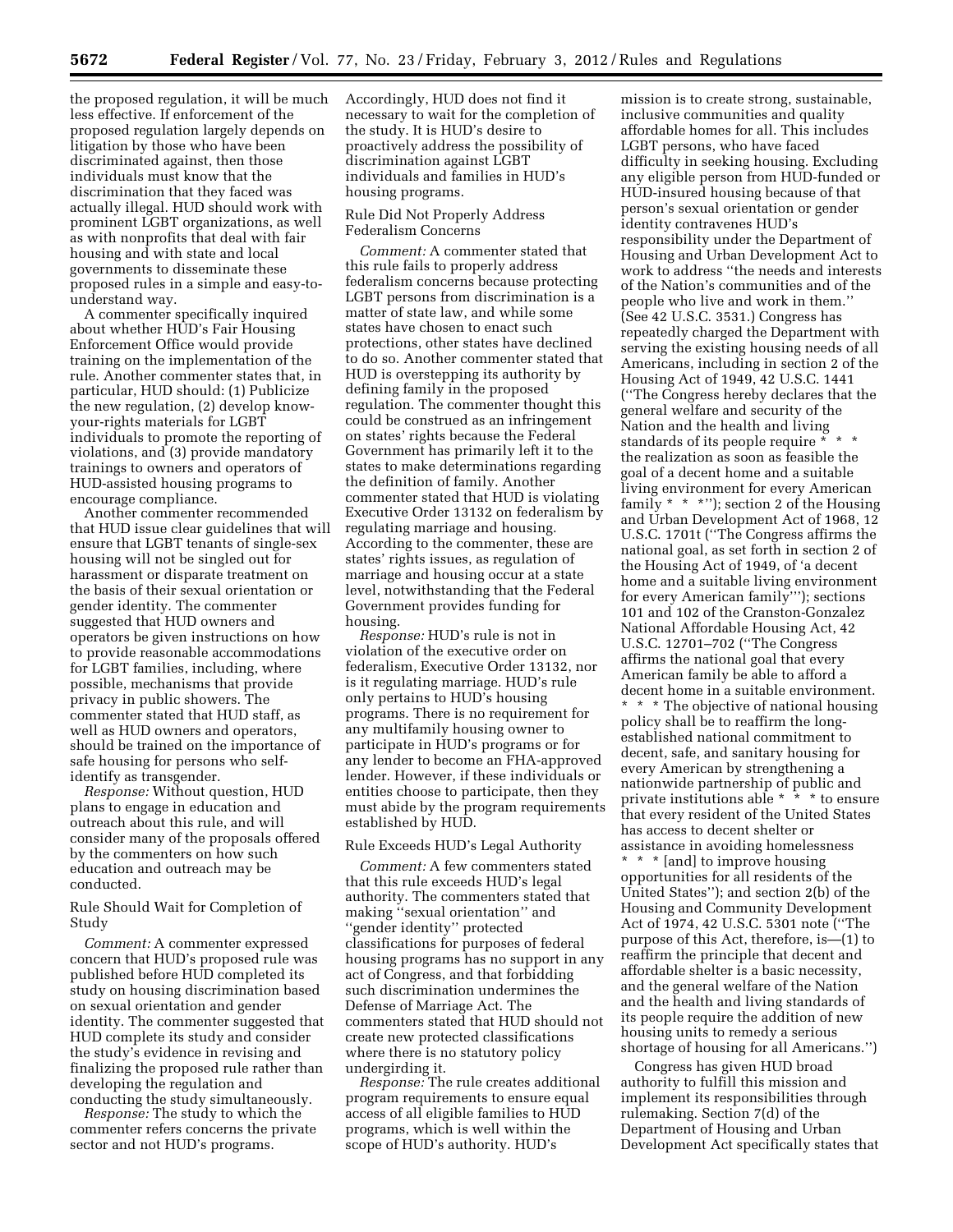the Secretary ''may make such rules and regulations as may be necessary to carry out his functions, powers, and duties.''

HUD does not agree that the Defense of Marriage Act, which relates to the definition of marriage, overrides the Department's responsibility to ensure that its programs are carried out free from discrimination. This rule does not define or otherwise regulate marriage. Rather, it seeks to make housing available to LGBT persons who might otherwise be denied access to HUDfunded or assisted housing.

### Rule Creates Conflict With Religious Freedom

*Comment:* A commenter stated that the rule may force faith-based and other organizations, as a condition of participating in HUD programs and in contravention of their religious beliefs, to support shared housing arrangements between persons who are not joined in what the commenter referred to as ''the legal union of one man and woman.'' Another commenter explained that, while not insisting that any person should be denied housing, faith-based and other organizations should retain the freedom to make housing placements in a manner consistent with their religious beliefs. The commenter further stated that the rule, by infringing on religious freedom, may have the ultimate effect of driving away faithbased organizations with a long and successful track record in meeting housing needs. The commenter concluded that given their large role in serving unmet housing needs, it is imperative that such faith-based organizations not be required to compromise or violate their religious beliefs as a condition of participating in HUD-assisted housing programs and receiving government funds to carry out needed services.

Other commenters stated that protecting sexual orientation and gender identity without provisions for protecting rights of conscience and belief results in governmental discrimination favoring one version of morality and belief over another. The commenters stated that there are many individuals and faith-based organizations who have already been penalized for adherence to religious beliefs that will not permit them to support same-sex relationships.

*Response:* Faith-based organizations have long been involved in HUD programs and provide valuable services to low-income populations served by HUD. It is HUD's hope that faith-based organizations will continue to actively participate in HUD programs. However, the exclusion of an individual or family from HUD housing for no reason other than that the individual is LGBT or the family has one or more LGBT members is inconsistent with HUD's mission to ensure decent housing and a suitable living environment for all. Accordingly, it is incumbent on HUD to ensure that the regulations governing its housing programs make clear that such arbitrary exclusion will not be tolerated.

### **IV. Findings and Certifications**

#### *Regulatory Review—Executive Orders 12866 and 13563*

Under Executive Order 12866 (Regulatory Planning and Review), a determination must be made whether a regulatory action is significant and, therefore, subject to review by the Office of Management and Budget (OMB) in accordance with the requirements of the order. Executive Order 13563 (Improving Regulations and Regulatory Review) directs executive agencies to analyze regulations that are ''outmoded, ineffective, insufficient, or excessively burdensome, and to modify, streamline, expand, or repeal them in accordance with what has been learned.'' Executive Order 13563 also directs that, where relevant, feasible, and consistent with regulatory objectives, and to the extent permitted by law, agencies are to identify and consider regulatory approaches that reduce burdens and maintain flexibility and freedom of choice for the public. A determination was made that this rule is a ''significant regulatory action,'' as defined in section 3(f) of the Order (although not economically significant, as provided in section 3(f)(1) of the Order). The docket file is available for public inspection in the Regulations Division, Office of General Counsel, Department of Housing and Urban Development, 451 7th Street SW., Room 10276, Washington, DC 20410–0500. Due to security measures at the HUD Headquarters building, please schedule an appointment to review the docket file by calling the Regulations Division at (202) 402–3055 (this is not a toll-free number). Individuals with speech or hearing impairments may access this number via TTY by calling the Federal Information Relay Service at (800) 877– 8339.

#### *Regulatory Flexibility Act*

The Regulatory Flexibility Act (RFA) (5 U.S.C. 601 *et seq.*) generally requires an agency to conduct a regulatory flexibility analysis of any rule subject to notice and comment rulemaking requirements, unless the agency certifies that the rule will not have a significant economic impact on a substantial

number of small entities. This rule does not impose any new costs, or modify existing costs, applicable to HUD grantees. Rather, the purpose of the rule is to ensure open access to HUD's core programs, regardless of sexual orientation or gender identity. In this rule, HUD affirms the broad meaning of ''family'' that is already provided for in HUD programs by statute. The only clarification that HUD makes is that a family is a family as currently provided in statute and regulation, regardless of marital status, sexual orientation, or gender identity. Accordingly, the undersigned certifies that this rule will not have a significant economic impact on a substantial number of small entities.

#### *Environmental Impact*

This rule sets forth nondiscrimination standards. Accordingly, under 24 CFR 50.19(c)(3), this rule is categorically excluded from environmental review under the National Environmental Policy Act of 1969 (42 U.S.C. 4321).

#### *Executive Order 13132, Federalism*

Executive Order 13132 (entitled ''Federalism'') prohibits an agency from publishing any rule that has federalism implications if the rule either: (i) Imposes substantial direct compliance costs on state and local governments and is not required by statute, or (ii) preempts state law, unless the agency meets the consultation and funding requirements of section 6 of the Executive Order. This rule would not have federalism implications and would not impose substantial direct compliance costs on state and local governments or preempt state law within the meaning of the Executive Order.

#### *Unfunded Mandates Reform Act*

Title II of the Unfunded Mandates Reform Act of 1995 (2 U.S.C. 1531– 1538) (UMRA) establishes requirements for federal agencies to assess the effects of their regulatory actions on state, local, and tribal governments, and on the private sector. This rule would not impose any federal mandates on any state, local, or tribal governments, or on the private sector, within the meaning of the UMRA.

#### **List of Subjects**

### *24 CFR Part 5*

Administrative practice and procedure, Aged, Claims, Drug abuse, Drug traffic control, Grant programs housing and community development, Grant programs—Indians, Individuals with disabilities, Loan programs housing and community development,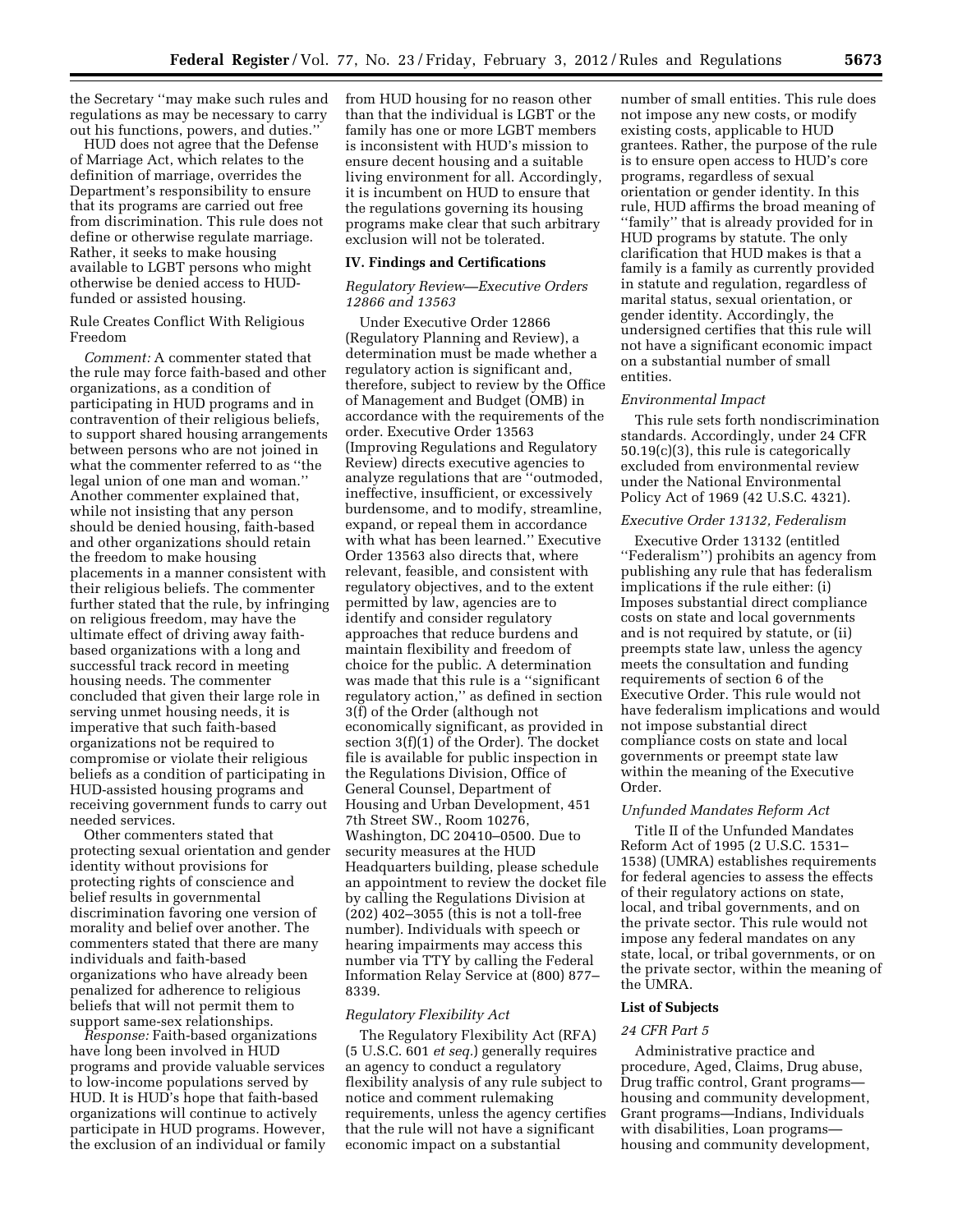Low and moderate income housing, Mortgage insurance, Pets, Public housing, Rent subsidies, Reporting and recordkeeping requirements.

# *24 CFR Part 200*

Administrative practice and procedure, Claims, Equal employment opportunity, Fair housing, Home improvement, Housing standards, Lead poisoning, Loan programs—housing and community development, Mortgage insurance, Organization and functions (Government agencies), Penalties, Reporting and recordkeeping.

### *24 CFR Part 203*

Hawaiian Natives, Home improvement, Indians—lands, Loan programs—housing and community development, Mortgage insurance, Reporting and recordkeeping requirements, Solar energy.

#### *24 CFR Part 236*

Grant programs—housing and community development, Low- and moderate-income housing, Mortgage insurance, Rent subsidies, Reporting and recordkeeping requirements.

#### *24 CFR Part 570*

Administrative practice and procedure, American Samoa, Community development block grants, Grant programs—education, Grant programs—housing and community development, Guam, Indians, Loan programs—housing and community development, Low and moderate income housing, Northern Mariana Islands, Pacific Islands Trust Territory, Puerto Rico, Reporting and recordkeeping requirements, Student aid, Virgin Islands.

### *24 CFR Part 574*

Community facilities, Grant programs—health programs, Grant programs—housing and community development, Grant programs—social programs, HIV/AIDS, Low and moderate income housing, Reporting and recordkeeping requirements.

#### *24 CFR Part 891*

Aged, Grant programs—housing and community development, Individuals with disabilities, Loan programs housing and community development, Rent subsidies, Reporting and recordkeeping requirements.

# *24 CFR Part 982*

Grant programs—housing and community development, Grant programs—Indians, Indians, Public housing, Rent subsidies, Reporting and recordkeeping requirements.

Accordingly, for the reasons stated above, HUD amends 24 CFR parts 5, 200, 203, 236, 291, 570, 574, and 982, as follows:

### **PART 5—GENERAL HUD PROGRAM REQUIREMENTS; WAIVERS**

■ 1. The authority citation for 24 CFR part 5 continues to read as follows:

**Authority:** 42 U.S.C. 3535(d), unless otherwise noted.

■ 2. The heading of subpart A is revised to read as follows:

### **Subpart A—Generally Applicable Definitions and Requirements; Waivers**

\* \* \* \* \* ■ 3. In § 5.100, definitions for ''family,'' ''gender identity,'' and ''sexual orientation'' are added to read as follows:

#### **§ 5.100 Definitions.**

\* \* \* \* \* *Family* has the meaning provided this term in § 5.403, and applies to all HUD programs unless otherwise provided in the regulations for a specific HUD program.

\* \* \* \* \* *Gender identity* means actual or perceived gender-related characteristics. \* \* \* \* \*

*Sexual orientation* means homosexuality, heterosexuality, or bisexuality.

\* \* \* \* \* ■ 4. In § 5.105, revise the introductory text, redesignate paragraph (a) as paragraph (a)(1), and add paragraph (a)(2) to read as follows:

#### **§ 5.105 Other Federal Requirements.**

The requirements set forth in this section apply to all HUD programs, except as may be otherwise noted in the respective program regulations in title 24 of the CFR, or unless inconsistent with statutes authorizing certain HUD programs:  $(a) * *$ 

(2) *Equal access to HUD-assisted or insured housing.* (i) *Eligibility for HUDassisted or insured housing.* A determination of eligibility for housing that is assisted by HUD or subject to a mortgage insured by the Federal Housing Administration shall be made in accordance with the eligibility requirements provided for such program by HUD, and such housing shall be made available without regard to actual or perceived sexual orientation, gender identity, or marital status.

(ii) *Prohibition of inquiries on sexual orientation or gender identity.* No owner or administrator of HUD-assisted or

HUD-insured housing, approved lender in an FHA mortgage insurance program, nor any (or any other) recipient or subrecipient of HUD funds may inquire about the sexual orientation or gender identity of an applicant for, or occupant of, HUD-assisted housing or housing whose financing is insured by HUD, whether renter- or owner-occupied, for the purpose of determining eligibility for the housing or otherwise making such housing available. This prohibition on inquiries regarding sexual orientation or gender identity does not prohibit any individual from voluntarily self-identifying sexual orientation or gender identity. This prohibition on inquiries does not prohibit lawful inquiries of an applicant or occupant's sex where the housing provided or to be provided to the individual is temporary, emergency shelter that involves the sharing of sleeping areas or bathrooms, or inquiries made for the purpose of determining the number of bedrooms to which a household may be entitled.

\* \* \* \* \*

### **Subpart D—Definitions for Section 8 and Public Housing Assistance Under the United States Housing Act of 1937**

■ 5. In § 5.403, the definitions of ''disabled family'', ''elderly family'', ''family'', and ''near elderly family'' are revised to read as follows:

#### **§ 5.403 Definitions.**

\* \* \* \* \* *Disabled family* means a family whose head (including co-head), spouse, or sole member is a person with a disability. It may include two or more persons with disabilities living together, or one or more persons with disabilities living with one or more live-in aides.

\* \* \* \* \* *Elderly family* means a family whose head (including co-head), spouse, or sole member is a person who is at least 62 years of age. It may include two or more persons who are at least 62 years of age living together, or one or more persons who are at least 62 years of age living with one or more live-in aides.

*Family* includes, but is not limited to, the following, regardless of actual or perceived sexual orientation, gender identity, or marital status:

(1) A single person, who may be an elderly person, displaced person, disabled person, near-elderly person, or any other single person; or

(2) A group of persons residing together, and such group includes, but is not limited to:

(i) A family with or without children (a child who is temporarily away from the home because of placement in foster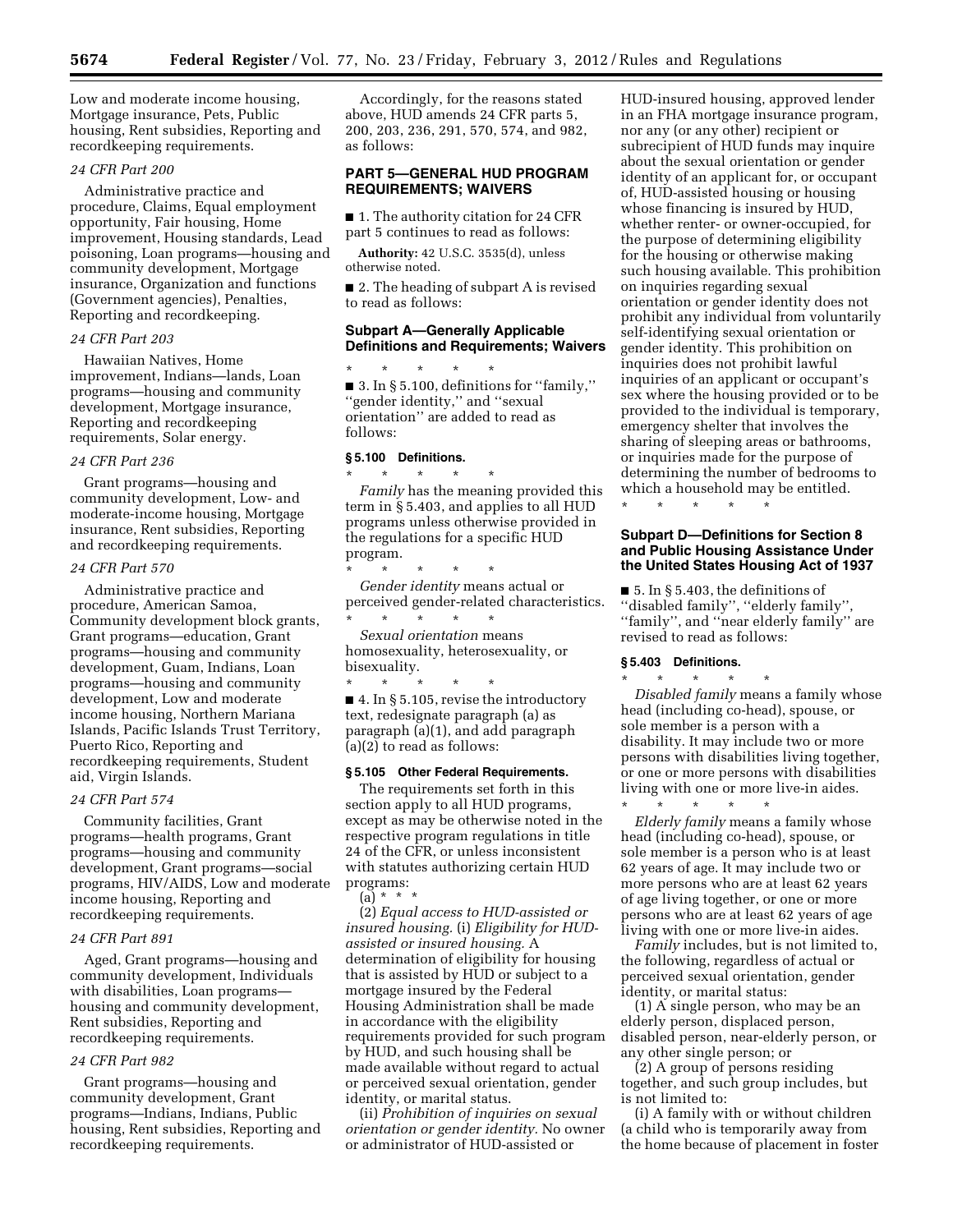care is considered a member of the family);

- (ii) An elderly family;
- (iii) A near-elderly family;
- (iv) A disabled family;
- (v) A displaced family; and

(vi) The remaining member of a tenant family.

\* \* \* \* \*

*Near-elderly family* means a family whose head (including co-head), spouse, or sole member is a person who is at least 50 years of age but below the age of 62; or two or more persons, who are at least 50 years of age but below the age of 62, living together; or one or more persons who are at least 50 years of age but below the age of 62, living with one or more live-in aides.

\* \* \* \* \*

### **PART 200—INTRODUCTION TO FHA PROGRAMS**

■ 6. The authority citation for 24 CFR part 200 continues to read as follows:

**Authority:** 12 U.S.C. 1702–1715z–21; 42 U.S.C. 3535(d).

■ 7. In § 200.3, paragraph (a) is revised to read as follows:

#### **§ 200.3 Definitions.**

(a) The definitions ''department'', ''elderly person'', ''family'', ''HUD'', and ''Secretary'', as used in this subpart A, shall have the meanings given these terms in 24 CFR part 5.

\* \* \* \* \*

■ 8. Section 200.300 is revised to read as follows:

#### **§ 200.300 Nondiscrimination and fair housing policy.**

Federal Housing Administration programs shall be administered in accordance with:

(a) The nondiscrimination and fair housing requirements set forth in 24 CFR part 5, including the prohibition on inquiries regarding sexual orientation or gender identity set forth in 24 CFR 5.105(a)(2); and

(b) The affirmative fair housing marketing requirements in 24 CFR part 200, subpart M and 24 CFR part 108.

# **PART 203—SINGLE FAMILY MORTGAGE INSURANCE**

■ 9. The authority citation for 24 CFR part 203 continues to read as follows:

**Authority:** 12 U.S.C. 1709, 1710, 1715b, 1715z–16, and 1715u; 42 U.S.C. 3535(d).

■ 10. In § 203.33, paragraph (b) is revised to read as follows:

### **§ 203.33 Relationship of income to mortgage payments.**

\* \* \* \* \*

(b) Determinations of adequacy of mortgagor income under this section shall be made in a uniform manner without regard to race, color, religion, sex, national origin, familial status, handicap, marital status, actual or perceived sexual orientation, gender identity, source of income of the mortgagor, or location of the property.

### **PART 236—MORTGAGE INSURANCE AND INTEREST REDUCTION PAYMENT FOR RENTAL PROJECTS**

■ 11. The authority citation for 24 CFR part 236 continues to read as follows:

**Authority:** 12 U.S.C. 1715b and 1715z–1; 42 U.S.C. 3535(d).

■ 12. Section 236.1 is amended by adding a sentence at the end of paragraph (a) to read as follows:

#### **§ 236.1 Applicability, cross-reference, and savings clause.**

(a) *Applicability.* \* \* \* The definition of ''family'' in 24 CFR 200.3(a) applies to any refinancing of a mortgage insured under section 236, or to financing pursuant to section 236(j)(3) of the purchase, by a cooperative or nonprofit corporation or association of a project assisted under section 236.

\* \* \* \* \*

# **PART 570—COMMUNITY DEVELOPMENT BLOCK GRANTS**

■ 13. The authority citation for 24 CFR part 570 continues to read as follows:

**Authority:** 42 U.S.C. 3535(d), and 5301– 5320.

### **Subpart A—General Provisions**

 $\blacksquare$  14. In § 570.3, the definitions of ''family'' and ''household'' are revised to read as follows:

# **§ 570.3 Definitions.**

\* \* \* \* \* *Family* refers to the definition of "family" in 24 CFR 5.403.

*Household* means all persons occupying a housing unit. The occupants may be a family, as defined in 24 CFR 5.403; two or more families living together; or any other group of related or unrelated persons who share living arrangements, regardless of actual or perceived, sexual orientation, gender identity, or marital status.

# **PART 574—HOUSING OPPORTUNITIES FOR PERSONS WITH**

\* \* \* \* \*

**AIDS** 

■ 15. The authority citation for 24 CFR part 574 continues to read as follows:

**Authority:** 42 U.S.C. 3535(d) and 12901– 12912.

 $\blacksquare$  16. In § 574.3, the definition of ''family'' is revised to read as follows:

### **§ 574.3 Definitions.**

\* \* \* \* \* *Family* is defined in 24 CFR 5.403 and includes one or more eligible persons living with another person or persons, regardless of actual or perceived sexual orientation, gender identity, or marital status, who are determined to be important to the eligible person or person's care or well-being, and the surviving member or members of any family described in this definition who were living in a unit assisted under the HOPWA program with the person with AIDS at the time of his or her death.

# **PART 891—SUPPORTIVE HOUSING FOR THE ELDERLY AND PERSONS WITH DISABILITIES**

■ 17. The authority citation for part 891 continues to read as follows:

**Authority:** 12 U.S.C. 1701q; 42 U.S.C. 1437f, 3535(d), and 8013.

 $\blacksquare$  18. In § 891.105, the definition of ''family'' is added to read as follows:

### **§ 891.105 Definitions.**

\* \* \* \* \*

\* \* \* \* \* *Family* is defined in 24 CFR 5.403.

 $\star$   $\qquad$   $\star$   $\qquad$   $\star$ 

### **PART 982—SECTION 8 TENANT– BASED ASSISTANCE: HOUSING CHOICE VOUCHER PROGRAM**

■ 19. The authority citation for 24 CFR part 982 continues to read as follows:

**Authority:** 42 U.S.C. 1437f and 3535(d).

■ 20. In § 982.4, remove the colon at the end of paragraph (a) subject heading and add a period in its place, revise paragraph (a)(1), remove paragraph (a)(2), and redesignate paragraph (a)(3) as paragraph (a)(2); and revise the definition of ''family'' in paragraph (b) to read as follows:

### **§ 982.4 Definitions.**

(a) *Definitions found elsewhere*—(1) *General definitions.* The following terms are defined in part 5, subpart A of this title: 1937 Act, covered person, drug, drug-related criminal activity, federally assisted housing, guest, household, HUD, MSA, other person under the tenant's control, public housing, Section 8, and violent criminal activity.

- \* \* \* \* \*
	- (b) \* \* \*

*Family.* A person or group of persons, as determined by the PHA consistent